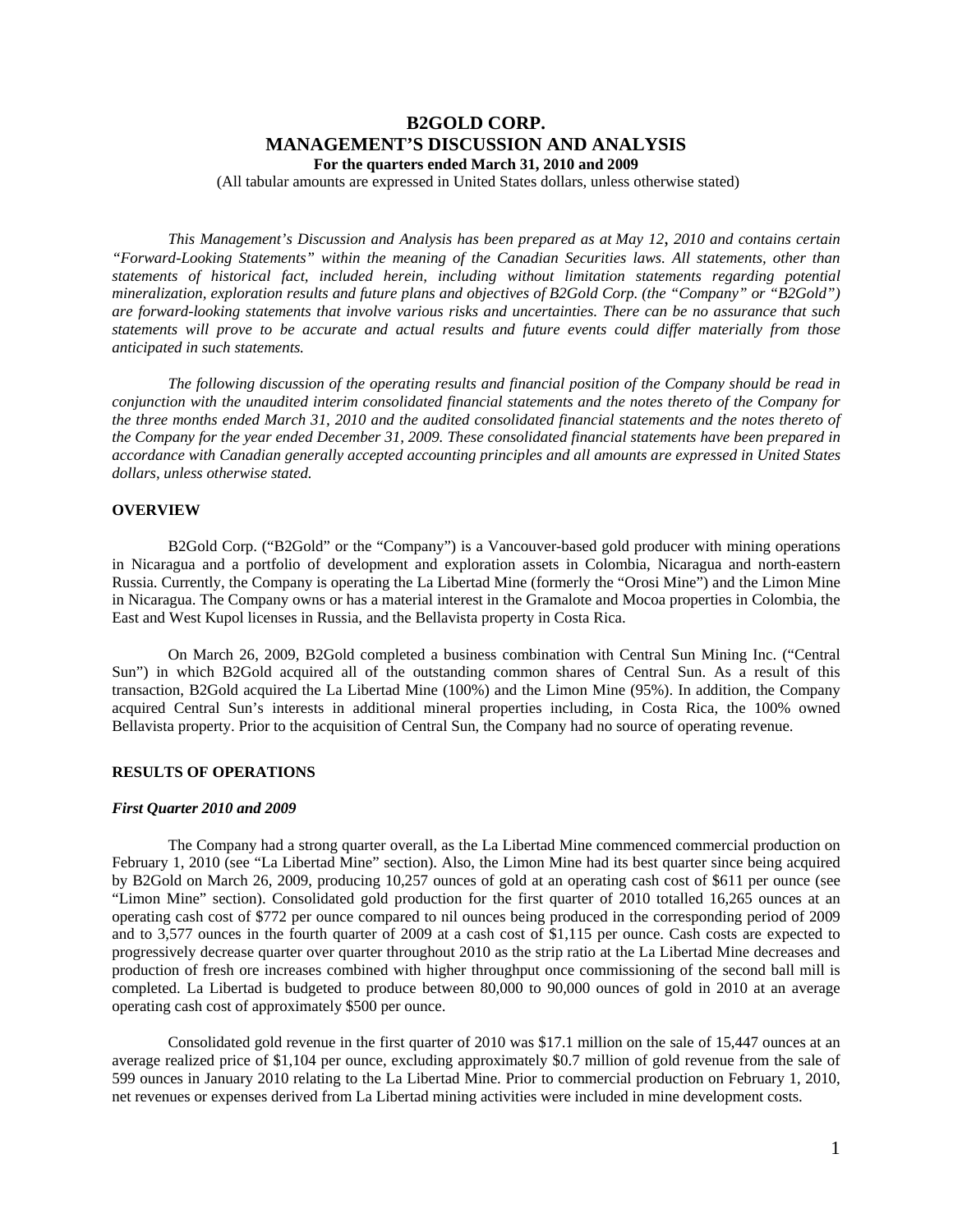The Company reported a net loss of \$4.6 million (negative \$0.02 per share) on revenue of \$17.1 million for the first quarter of 2010 compared to a net loss of \$5.7 million (negative \$0.04 per share) on revenue of \$nil in the equivalent period of 2009. Interest and financing expenses increased by \$1.5 million (including amortization of deferred financing costs of \$1.1 million) in the first quarter of 2010 compared to the first quarter of last year as a result of the Credit Facility (see "Credit Facility" section), established on November 6, 2009. General and administrative costs increased by \$1.3 million to \$2.8 million in the current quarter, primarily due to increased activities resulting from the Central Sun acquisition (including general and administrative costs relating to the regional office in Nicaragua) and to the strengthening of the Canadian dollar against the United States dollar as corporate head office expenses are incurred primarily in Canadian dollars.

In the first quarter of 2009, the Company wrote-off resource property costs in the amount of \$2.8 million, as it elected not to continue with the Nariño and San Luis properties in Colombia. The Company also recorded a foreign exchange loss of approximately \$1.6 million in the quarter resulting from the strengthening of the United States dollar relative to the Canadian dollar. The foreign exchange loss was attributable to the Company's cash and short-term money market investments, held mostly in Canadian dollars.

### *Summary of Unaudited Quarterly Results:*

|                                                                        | $\Omega$ 1 | Q <sub>4</sub> | Q3     | $\Omega$ | $\Omega$ 1 | Q <sub>4</sub> | Q3    | $\Omega$ |
|------------------------------------------------------------------------|------------|----------------|--------|----------|------------|----------------|-------|----------|
|                                                                        | 2010       | 2009           | 2009   | 2009     | 2009       | 2008           | 2008  | 2008     |
| Gold sales (ounces)                                                    | 15,447     | 3,211          | 9,508  | 8,513    |            |                |       |          |
| Average realized gold price<br>$(\frac{\mathcal{S}}{\omega})$ ounce)   | 1,104      | 1,104          | 972    | 922      |            |                |       |          |
| Gold produced (ounces)                                                 | 16,265     | 3,577          | 10,203 | 6,832    |            |                |       |          |
| Cash operating costs<br>$(\frac{\sqrt{2}}{2})$ ounce)                  | 772        | 1,115          | 647    | 858      |            |                |       |          |
| Total cash costs (\$/ ounce)                                           | 831        | 1,193          | 699    | 923      |            |                |       |          |
| Gold revenue (\$ in thousands)                                         | 17,051     | 3,544          | 9,243  | 7,851    |            |                |       |          |
| Loss and comprehensive loss<br>for the period $(\$\)$ in<br>thousands) | 4,588      | 17,254         | 1,964  | 2,843    | 5,727      | 14,987         | 4,547 | 2,114    |
| Loss per share – basic and<br>diluted $(\$)$                           | 0.02       | 0.06           | 0.01   | 0.01     | 0.04       | 0.10           | 0.03  | 0.01     |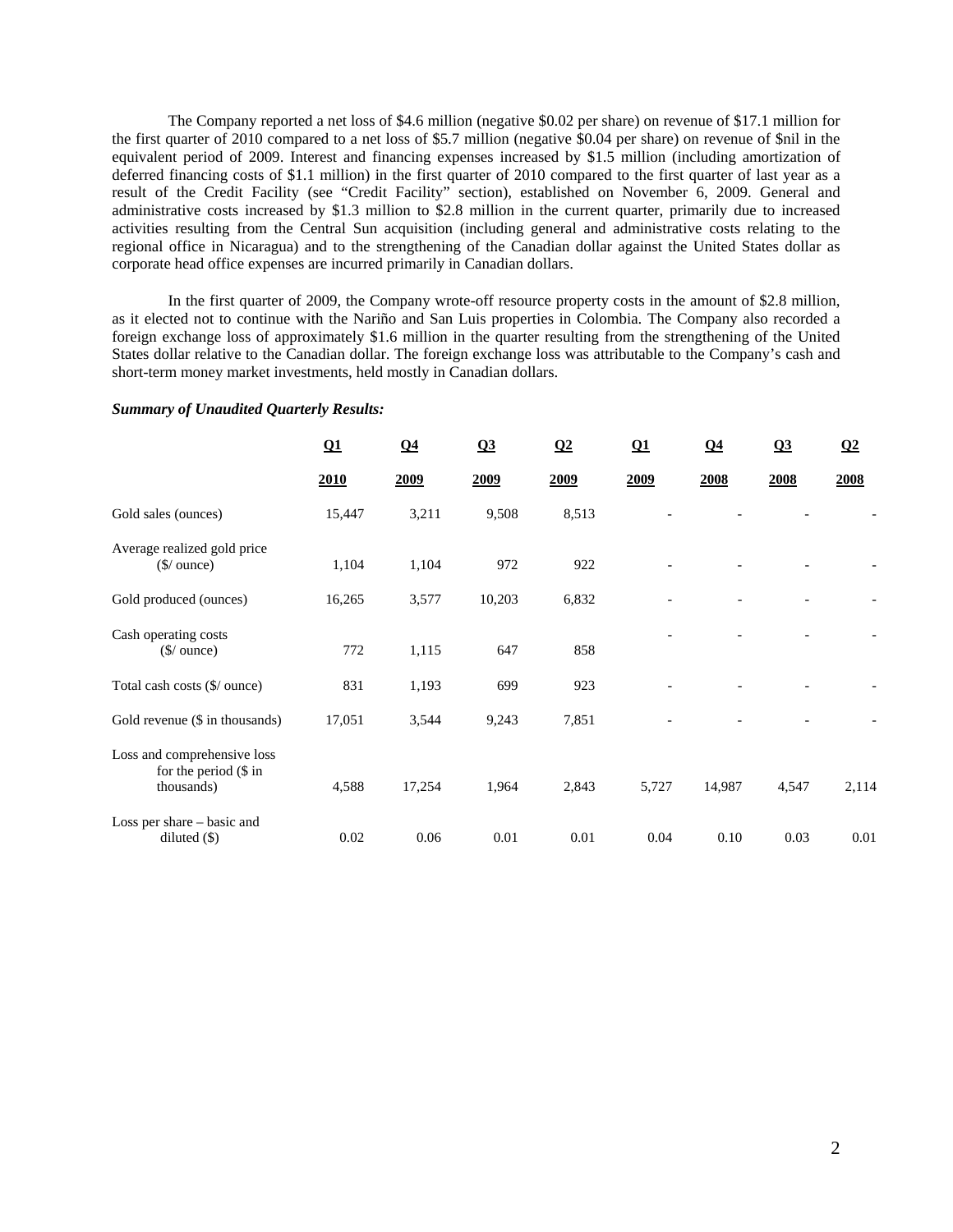# **LIMON MINE**

|                                                       | <u>νı</u>   |  |  |
|-------------------------------------------------------|-------------|--|--|
|                                                       | <b>2010</b> |  |  |
| Gold revenue (\$ in thousands)                        | 10,530      |  |  |
| Gold sold (ounces)                                    | 9,574       |  |  |
| Average realized gold price<br>$(\frac{1}{2})$ ounce) | 1,100       |  |  |
| Tonnes milled                                         | 86,165      |  |  |
| Grade (grams/tonne)                                   | 4.27        |  |  |
| Recovery (%)                                          | 88          |  |  |
| Gold production (ounces)                              | 10,257      |  |  |
| Cash operating costs<br>$$/$ ounce)                   | 611         |  |  |
| Total cash costs (\$/ ounce)                          | 671         |  |  |

 $\Omega$ 

After a poor year of production in 2009 caused by a number of illegal union strikes, production continued to improve at the Limon Mine. In the first quarter of 2010, the Limon Mine processed 86,165 tonnes of ore at an average grade of 4.27 grams per tonne (" $g/t$ "), producing 10,257 ounces of gold at an operating cash cost of \$611 per ounce compared to a budgeted operating cash cost of \$632 per ounce. Limon gold sales for the quarter were 9,574 gold ounces at an average realized price of \$1,100 per ounce generating revenue of \$10.5 million. The Company will continue working with the local unions and government to ensure that the mine continues to operate efficiently for the benefit of the local community, the workers and the Company. Budgeted gold production for 2010 is 40,000 ounces at an operating cash cost of approximately \$625 per ounce.

The mill recovery for gold in the first quarter was 88% slightly better than the 86% budgeted. Contributing to recoveries was the consistent operation of the Tailings Solution Processing Plant, installed in June 2009, which added 115 ounces of gold during the first quarter.

The Company plans to expend \$6.6 million for capital projects at the Limon Mine during 2010. During the first quarter, the most significant expenditures included a new fleet of surface trucks to reduce haulage costs from the different open pit sources of ore to the mill and the expansion of existing Santa Rosa tailings storage facility. Total capital expenditures for the quarter were \$1.2 million.

During the quarter, mining activities were expanded to other company concessions including Villanueva I and II located 30 kilometers to the North of the Limon mill. The Limon mill processed 8,025 tonnes of ore from these two concessions at an average grade of 4.79 g/t, producing 1,085 ounces of gold.

 The Limon Mine concession includes numerous epithermal gold-quartz veins and has been in operation as an underground and open pit gold mine since 1941. To date the Limon Mine has produced approximately three million ounces of gold. The current operation is a 1,000 tonnes per day ("t/d") underground and open pit mine. The Limon Mine currently has a mine life of 3.5 years with projected average annual production of approximately 40,000 ounces of gold. Operating cash costs are budgeted to average approximately \$625 per ounce of gold in 2010. The Company's technical team believes there is excellent potential to increase the Limon mine life and discover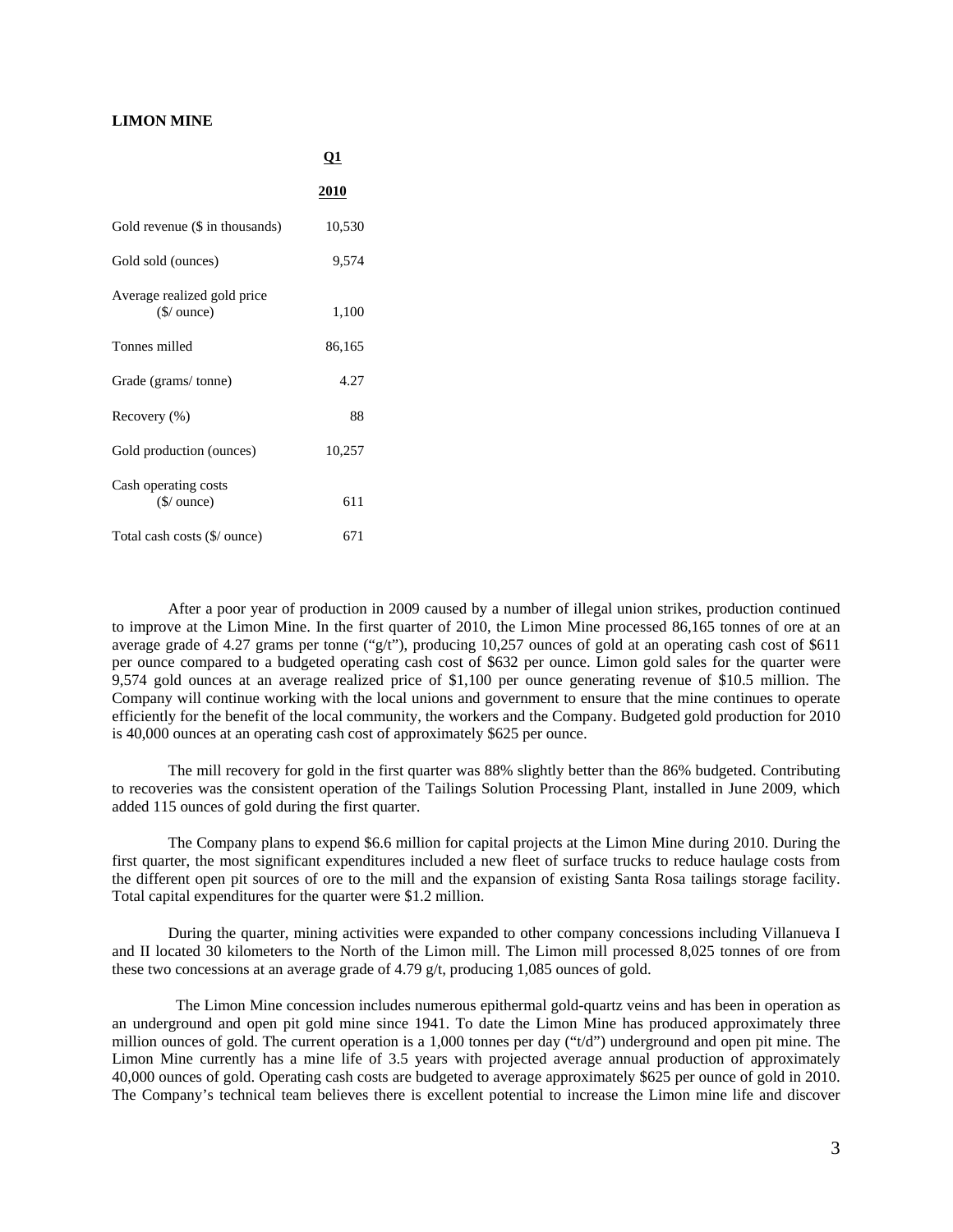additional veins. During the first quarter the Company expended \$0.5 million on exploration and has an exploration budget of \$3.8 million for 2010.

# **LA LIBERTAD MINE (formerly the "Orosi Mine")**

|                                                       | <u>01</u>   |
|-------------------------------------------------------|-------------|
|                                                       | <u>2010</u> |
| Gold revenue (\$ in thousands)                        | 6,521       |
| Gold sold (ounces)                                    | 5,873       |
| Average realized gold price<br>$(\frac{1}{2})$ ounce) | 1,110       |
| Tonnes milled                                         | 203,187     |
| Grade (grams/tonne)                                   | 1.04        |
| Recovery (%)                                          | 92          |
| Gold production (ounces)                              | 6,008       |
| Cash operating costs<br>$$/$ ounce)                   | 1,045       |
| Total cash costs (\$/ ounce)                          | 1,110       |

In the first quarter of 2010, the La Libertad open pit mine recommenced gold and silver production, following the construction in 2009 of a SAG and ball mill grinding circuit, designed to process 3,500 t/d, as well as carbon-in-pulp recovery tanks, and a tailings impoundment. The Company's capital budget for La Libertad construction to the end of 2009 was approximately \$62 million. Capital expenditures for 2010 are budgeted to be \$11.1 million most of which will occur in the first half of the year for the completion of the tailings facility, installation of the second ball mill and fabrication of additional leach tanks.

Gold and silver production recommenced at the open pit La Libertad Mine in January 2010. Commercial production was achieved on February 1, 2010. The production ramp-up has gone well with the sag and ball mills often significantly exceeding the design throughput of 3,500 t/d. In April, the mills processed an average of over 3,900 t/d. The second ball mill has been installed and is scheduled to be commissioned by the end of June. Once commissioning of the second ball mill is completed, processing is projected to ramp-up to 5,500 t/d per day by August of 2010. The La Libertad Mine is projected to produce 80,000 to 90,000 ounces of gold in 2010 at a cash operating cost of approximately \$500 per ounce.

February and March gold sales for La Libertad totalled 5,873 ounces at an average sales price of \$1,110 per ounce generating revenue of \$6.5 million. Ore pit mine production was 79,606 tonnes compared to 173,707 tonnes budgeted. Waste moved was 1,662,834 tonnes versus 1,430,581 tonnes budgeted resulting in a strip ratio of approximately 21 versus 8 budgeted. The higher than budget strip ratio was attributed to:

- aggressive pit development primarily due to catch-up from 2009;
- generation of additional selected material which was used in tailings dam construction;
- establishment of crushed waste reserves for future use in dam construction and road maintenance (again additional selected material); and
- reduction of ore release attributed to continued cleanup of old workings in both pits. Pit development is anticipated to reach previously-untouched benches in May.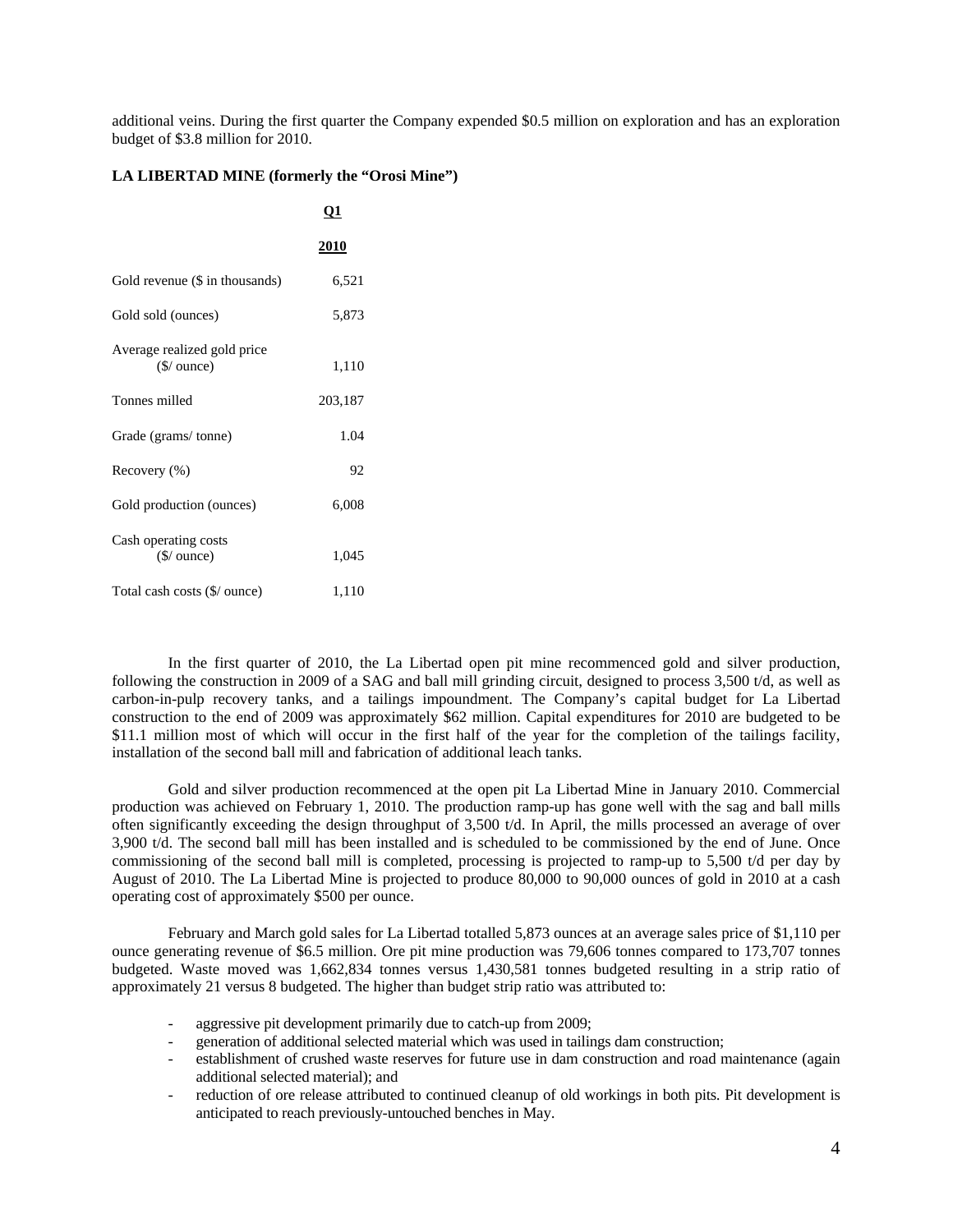In February and March 2010, the mill plant processed 203,187 tonnes (including ore from pits and "spent ore" from previous heap leach operations) versus 206,500 tonnes budgeted, with a grade of 1.04 g/t gold versus 1.64 g/t budgeted. Approximately 45% of the ore processed through the mill was classified as spent ore contributing to the lower than budgeted grade. The average recovery was 92% well ahead of the 76% budgeted. Gold bullion production was 6,008 ounces compared to 8,334 ounces budgeted at an operating cash cost of \$1,045 per ounce (budget average was \$777 per ounce). The higher than budgeted cash costs was mainly due to the higher strip ratio and lower grade ore. Operating cash costs per ounce for the first quarter of 2010 were anticipated to be high due to the build up of gold in the plant circuit, an elevated strip ratio, and a higher percentage of spent ore which is at a lower grade and expected to have a lower recovery compared to fresh ore from the pit. Operating cash costs per ounce of gold for La Libertad are budgeted to decrease progressively quarter over quarter throughout 2010 as the initial push back of the pits is completed reducing the strip ratio closer to the 2010 budget of approximately 8 tonnes waste per tonne of ore mined. Mill throughput will increase to 5,500 t/d as the second ball mill is commissioned which will also help reduce per ounce cash costs. The expected increase of fresh ore from open pit mining will improve the blended grade of ore being processed through the mill increasing gold production. For the second half of 2010, the mill throughput is forecasted to consist of a blend of 70% fresh ore and 30% spent ore.

### **BELLAVISTA PROPERTY**

The Phase II environmental and closure audit for the Bellavista property has been approved by the Secretaria Technical Nacional Ambiental ("SETENA"), the lead regulatory agency in Costa Rica. The Company is currently working with SETENA on detailed field programs and monitoring plans for the next two years. The results of this report confirm that the landslide area remains stable, there has been no contamination of surface or ground water, and reclamation work has been successful. Reclamation and maintenance programs continue and work programs are focused on facilities that will control runoff from rain storms and help prevent water levels from building up in the slide area.

In parallel with the environmental audit work, the Company continues to investigate the potential for reopening the mine utilizing different technologies. Bellavista was previously operated as a heap leach operation, but if the Company attempts to re-start operations, it would be as a milling and carbon-in-leach process.

By Statement of Claim dated March 16, 2009, Central Sun commenced a legal proceeding in Ontario (the "Engineering Action") against several engineering firms and certain individual engineers alleging that the Defendants were negligent and breached their contractual obligations with respect to the siting, design, construction, assessment and monitoring of the Bellavista gold mine in Costa Rica, and that the mine was destroyed by a landslide as a result. As a result of the Defendants' alleged negligence and/or breach of contract, the Company claims damages. The Engineering Action is still at the pleadings stage. It is anticipated that preliminary motions will be brought by the Defendants to challenge the Ontario court's jurisdiction. The outcome of this claim is not determinable at this time and no accrual for a contingent gain has been made in the consolidated financial statements.

#### **CREDIT FACILITY**

The Company entered into an agreement relating to a \$20 million secured revolving credit facility (the "Credit Facility") with Macquarie Bank Limited ("Macquarie") on November 6, 2009. The term of the Credit Facility is for two years with a maturity date of December 31, 2011 and an interest rate of LIBOR plus 5.5%. On February 12, 2010, the Company entered into an amending agreement relating to the Credit Facility pursuant to which the Credit Facility was increased to \$25 million. As at March 31, 2010, the Company had drawn down a total of \$19 million under the Credit Facility of which \$5.5 million was drawn in the first quarter of 2010.

The Credit Facility provides that in certain events or on December 1, 2010 the lender has the right to review the Credit Facility and may within 28 days of such event or date determine whether to continue to make the Credit Facility available or terminate it and require repayment within 60 days. Management believes that it is unlikely that the Credit Facility will be terminated prior to its maturity date of December 31, 2011. However, since the Credit Facility is subject to review by Macquarie on December 1, 2010, the Credit Facility was classified as a current liability as at March 31, 2010.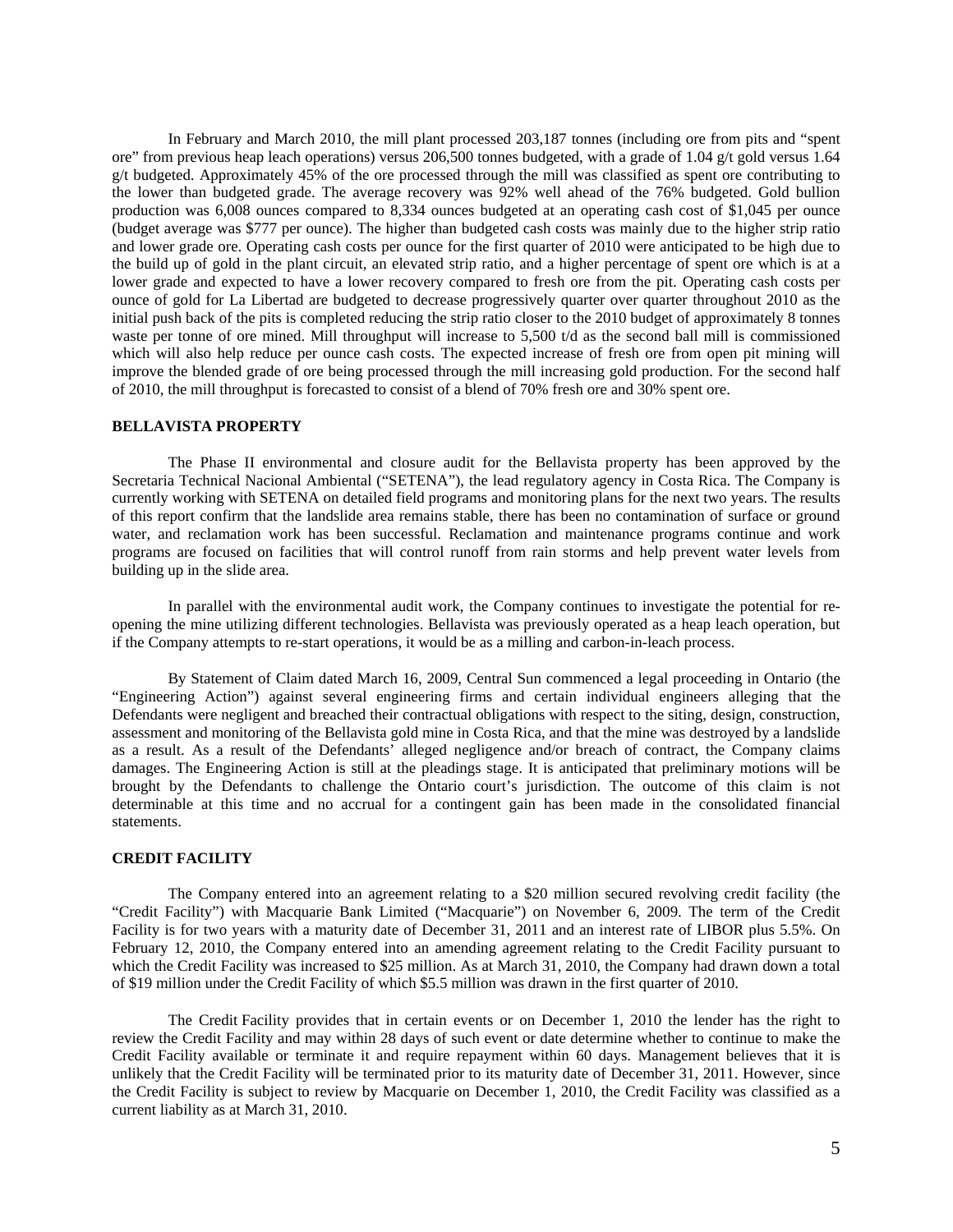# **LIQUIDITY AND CAPITAL RESOURCES**

The Company ended the first quarter of 2010 with cash and cash equivalents of \$21.7 million and working capital of \$17 million compared to cash and cash equivalents of \$2.9 million and working capital of \$11.6 million at December 31, 2009. The increase in cash and cash equivalents in the quarter was mainly due to an equity financing on February 18, 2010 for net proceeds of \$29 million and to \$5.5 million in further draw downs under the Credit Facility; partially offset by capital expenditures on construction and development at the La Libertad Mine and Limon Mine in the amounts of \$10.5 million and \$1.2 million, respectively, and \$3.6 million in exploration expenditures. The Credit Facility with a carrying value of \$15.2 million, net of unamortized transaction costs of \$3.7 million, was reclassified as a current liability (from long-term) as at March 31, 2010.

The following table presents, as at March 31, 2010, the Company's known contractual obligations, relating to the mill construction at the La Libertad Mine and consumable supplies primarily for the Limon Mine. The timing of the Company's asset retirement obligations is also presented below on an undiscounted basis.

|                                                | <b>Total</b>  | <i>2010</i>   | 2011          | 2012          | 2013                     | 2014<br>and later |
|------------------------------------------------|---------------|---------------|---------------|---------------|--------------------------|-------------------|
|                                                | \$<br>(000's) | \$<br>(000's) | \$<br>(000's) | \$<br>(000's) | \$<br>(000's)            | \$<br>(000's)     |
| Purchase commitments                           | 1,043         | 1,043         | -             | -             | $\overline{\phantom{a}}$ |                   |
| Asset retirement obligations<br>(undiscounted) | 19,029        | 686           | 2,581         | 982           | 3,848                    | 10,932            |

The Company expects to generate positive operating cash flow in 2010 with both the Limon and La Libertad mines operating in 2010.

# *Operating activities*

Cash flow from operating activities (before non-cash working capital changes) for the first quarter of 2010 was negative \$0.1 million compared to negative \$2.8 million in the comparable period last year. The favourable change was primarily attributable to positive cash flow from Limon Mine operations and to a reduction in foreign exchange losses, relating mainly to the Company's cash/ short-term money market investments held in Canadian dollars.

#### *Financing activities*

On February 18, 2010, the Company completed a bought deal equity financing and issued 25,624,111 common shares, including 3,342,276 common shares issued on exercise of the over-allotment option, at Cdn.\$1.25 per share, for aggregate gross proceeds of approximately Cdn.\$32 million. As part of the offering, AngloGold Ashanti Limited (AngloGold) exercised its pre-emptive right granted by the Company to maintain its percentage of holdings of approximately 10% of the common shares of the Company by acquiring 2,624,111 common shares. The Company paid the underwriters a commission equal to 5% of the gross proceeds of the offering upon closing, excluding the common shares purchased by AngloGold for which no commission was payable, for an aggregate commission of Cdn.\$1.44 million.

During the first quarter of 2010, the Company drew down an additional \$5.5 million under its Credit Facility.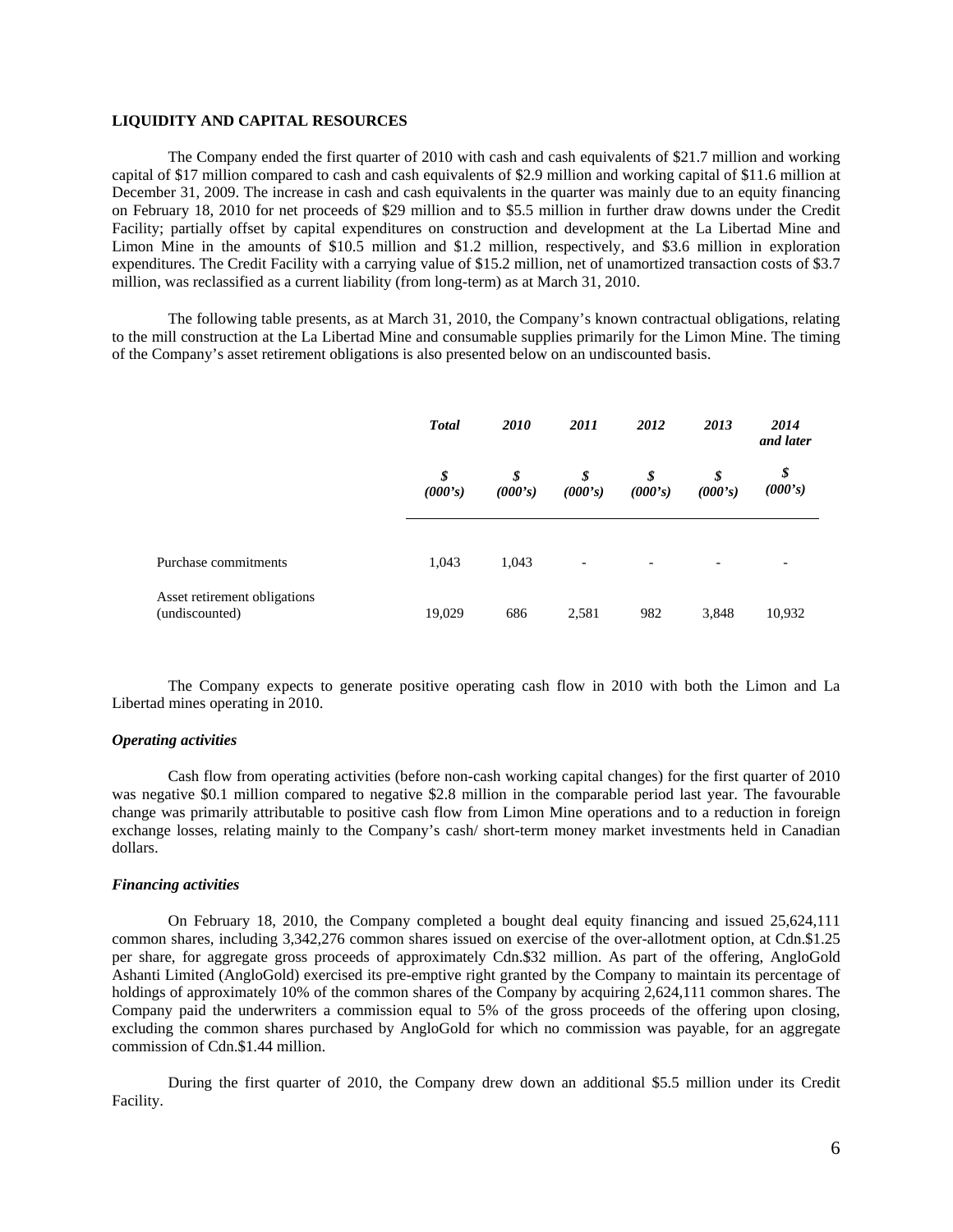The Company received proceeds of \$0.3 million (Q1 2009 - \$nil) from the exercise of stock options and warrants in the first quarter of 2010.

On November 3, 2009, the Company had received a loan in the amount of Cdn.\$1 million from an officer and shareholder of the Company which was interest bearing at a rate of 5% per annum. On February 18, 2010, this loan was fully repaid by the Company together with interest.

# *Investing activities*

In the first quarter of 2010, capital expenditures on construction and development at the La Libertad Mine (see "La Libertad Mine" section) and on the Limon Mine totalled \$10.5 million and \$1.2 million, respectively. In addition, resource property expenditures on exploration totalled approximately \$3.6 million (Q1 2009 - \$3.4 million), expended as follows:

|                                                           | <b>Q1</b>     | <b>O1</b><br><u>2009</u> |  |
|-----------------------------------------------------------|---------------|--------------------------|--|
|                                                           | 2010          |                          |  |
|                                                           | \$<br>(000's) | \$<br>(000's)            |  |
| Exploration and other development:                        |               |                          |  |
| Gramalote                                                 | 815           | 1,315                    |  |
| Calibre joint venture                                     | 747           |                          |  |
| Kupol East and West Licenses                              | 578           | 486                      |  |
| La Libertad Mine                                          | 529           |                          |  |
| Limon Mine                                                | 468           |                          |  |
| Radius joint venture                                      | 432           |                          |  |
| Mocoa                                                     |               | 320                      |  |
| Other Colombia properties, under AngloGold JV arrangement |               | 1,260                    |  |
|                                                           | 3,569         | 3,381                    |  |

The Company's exploration team has generated numerous exploration targets around the Limon Mine and La Libertad Mine and on other properties in Nicaragua in joint ventures with Radius Gold Inc. ("Radius") and Calibre Mining Corp. ("Calibre").

At La Libertad Mine, a 12,000 metre (\$3 million) diamond drill program commenced in March 2010. The drilling is following up historic high grade drill results below the current mine pits with good potential to increase the mines reserve and resource base. In addition, the drilling will test some of the numerous regional targets identified along the 20 kilometre belt from historic work and the 2009 exploration program.

At the Limon Mine, a surface exploration program comprised of geophysics, soil geochemistry and geological mapping is currently underway with a trenching program set to start once permits are received. A 7,000 metre drill program recommenced in mid-March, targeting a combination of exploration and ore definition targets. Additionally, a 7,800 metre drill program is expected to be completed on the Santa Pancha deep area during 2010 with the intention of upgrading the existing inferred resource to indicated category. The Company has a total exploration and drilling budget for the Limon property of approximately \$3.8 million for 2010.

On the Trebol property (a joint venture with Radius), a 3,000 metre diamond drilling program is scheduled for the second half of the year. Work which is ongoing has consisted of hand dug trenches and geochemical soil sampling over the 25 kilometre strike length of the system. The 2010 exploration budget is approximately \$1.8 million.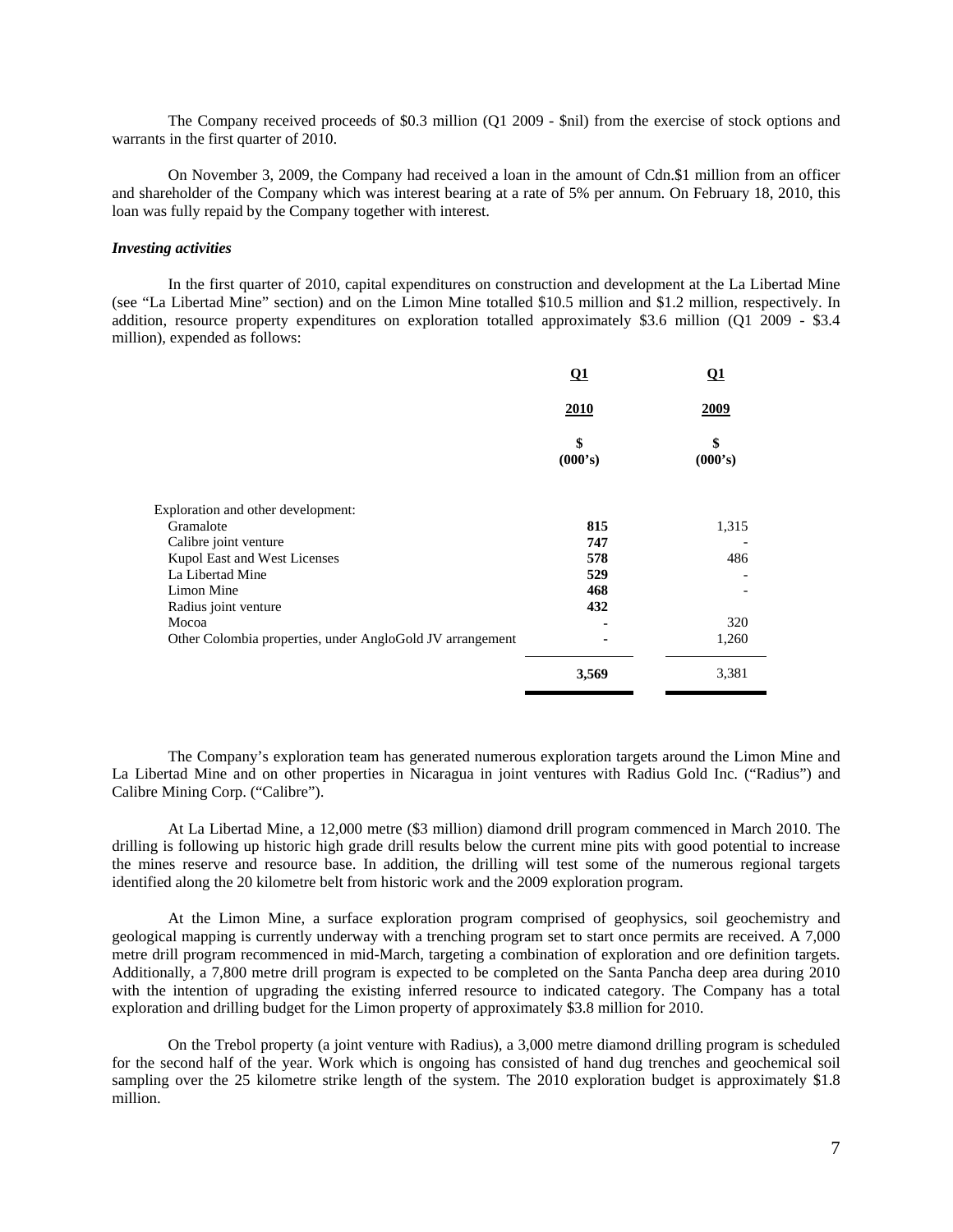On the Pavon (Natividad) property (a joint venture with Radius), a detailed trenching program is currently underway to define the continuity of high grade, near surface veining and associated stockwork mineralization that could potentially be exploited in two shallow open pits. The Company has an option to acquire a 60% interest in the Trebol, Pavon and San Pedro properties owned by Radius.

On the Borosi property (a joint venture with Calibre), Calibre has completed geological mapping and prospecting, soil sampling and trenching on the Eastern Epithermal, Rosita and Bonanza targets. Initial results from this work have outlined several targets. A 5,000 metre diamond drill program testing these initial targets began in March.

The Company is currently in discussions with AngloGold regarding further exploration of the Gramalote property.

On the Kupol East and West properties, a 4,200 metre diamond drilling program commenced in March 2010 on the Kupol West property's Moroshka west zone following up on results from the Moroshka basin announced on January 19, 2010. These previously announced results confirmed the presence of a northerly trending system of gold bearing quartz veins, which was a follow up to the drill results and new vein discovery announced last year at the Moroshka basin, 4 kilometre east of the Kupol mine.

An additional 1,200 metre of diamond drilling is planned on the Kupol East property on the Sinter/ Tokai target located 14 km east of the Moroshka basin. The total 2010 exploration budget on the Kupol East and West properties is estimated at \$3.8 million of which the Company is responsible for funding 50%.

In the first quarter of 2009, the Company redeemed approximately \$14 million of funds invested in highly liquid money market investments primarily in order to fund the acquisition of Central Sun and its operations.

In February 2009, the Company made a final payment of \$2.6 million with respect to amounts owed under its promissory notes to Kinross Gold Corporation.

# **CRITICAL ACCOUNTING ESTIMATES**

The Company's accounting policies are described in Notes 2 and 3 of its audited consolidated financial statements as at December 31, 2009. Management considers the following policies to be the most critical in understanding the judgments that are involved in the preparation of the Company's consolidated financial statements and the uncertainties that could impact its results of operations, financial condition and cash flows:

- Purchase price allocation;
- Use of estimates:
- Impairment of long-lived assets;
- Depreciation and depletion;
- Asset retirement obligations;
- Future income taxes; and
- Stock-based compensation.

#### *Purchase price allocation*

Business acquisitions are accounted for by the purchase method of accounting whereby the purchase price is allocated to the assets acquired and the liabilities assumed based on fair value at the time of the acquisition. The excess purchase price over the fair value of identifiable assets and liabilities acquired is goodwill. The determination of fair value often requires management to make assumptions and estimates about future events. The assumptions and estimates with respect to determining the fair value of property, plant and equipment acquired generally require a high degree of judgment, and include estimates of mineral reserves acquired, future gold prices and discount rates. Changes in any of the assumptions or estimates used in determining the fair value of acquired assets and liabilities could impact the amounts assigned to assets and liabilities in the purchase price allocation.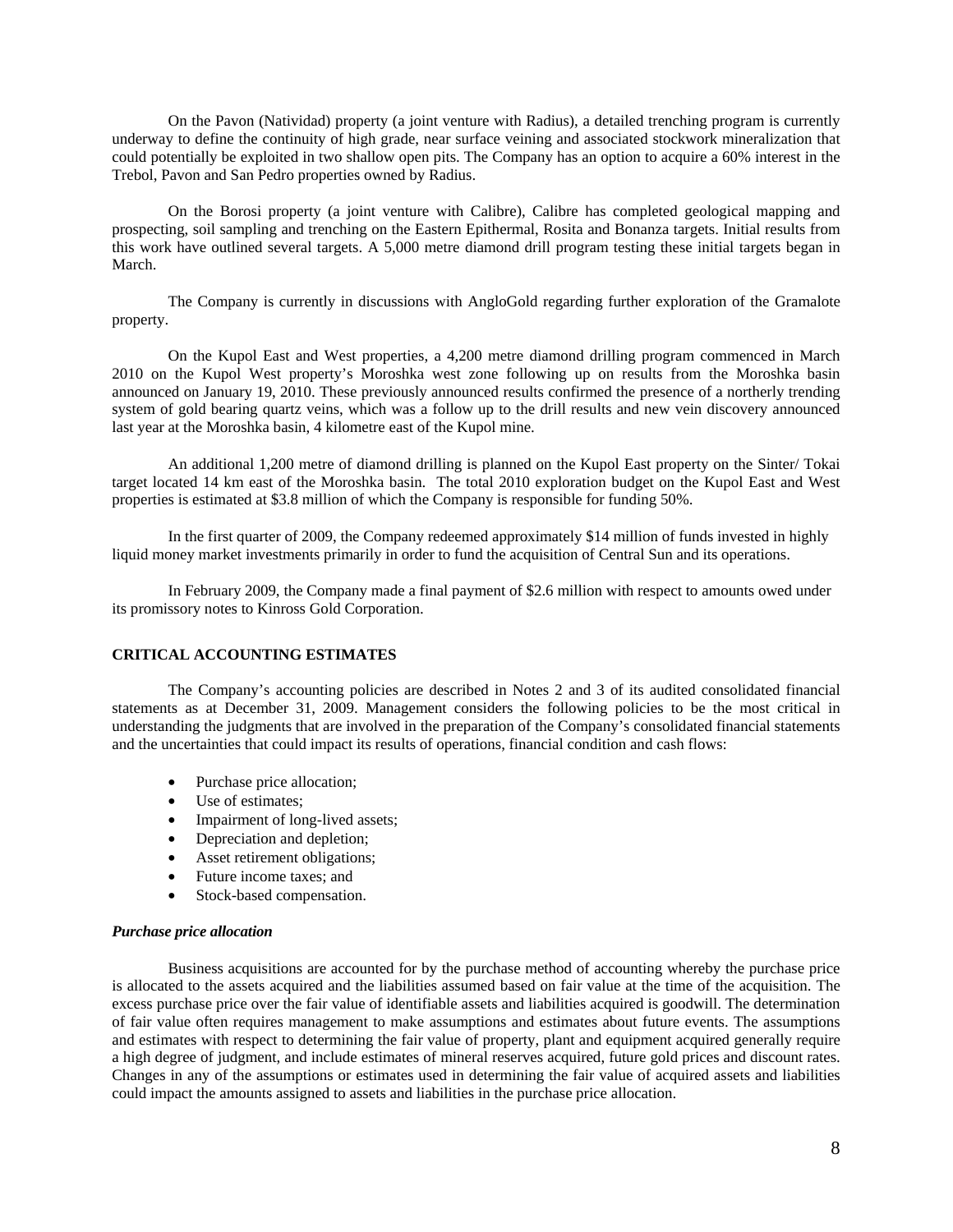# *Use of estimates*

The preparation of these consolidated financial statements in conformity with generally accepted accounting principles in Canada requires management to make estimates and assumptions that affect the reported amounts of assets and liabilities and disclosures of contingent assets and liabilities at the date of the financial statements and the reported amounts of revenues and expenses during the reporting period. Actual results could differ from those estimates.

#### *Impairment of long-lived assets*

The Company reviews and evaluates the recoverability of property, plant and equipment when events and circumstances suggest impairment. Where information is available and conditions suggest impairment, estimated future net cash flows are calculated using estimated future prices, proven and probable reserves, resources and operating and capital costs on an undiscounted basis. An impairment charge is recorded if the undiscounted future net cash flows are less than the carrying amount. Reductions in the carrying value, with a corresponding charge to operations, are recorded to the extent that the estimated future net cash flows on a discounted basis are less than the property interest carrying value.

Where estimates of future net cash flows are not available and where other conditions suggest impairment, management assesses whether the carrying value can be recovered. If an impairment is identified, the carrying value of the property interest is written down to its estimated fair value.

Although the Company has taken steps to verify title to mineral properties in which it has an interest, according to industry standards for the current stage of exploration of such properties, these procedures do not guarantee the Company's title. Such properties may be subject to prior undetected agreements or transfers and title may be affected by such defects.

#### *Depreciation and depletion*

Mine property, plant and equipment are recorded at cost. Repairs and maintenance expenditures are charged to operations; major improvements and replacements which extend the useful life of an asset are capitalized. Mine property, plant and machinery are amortized over the life of the mine using the unit-of-production ("UOP") method, based on recoverable ounces from the estimated proven and probable reserves and the measured and indicated resources. Mobile equipment is depreciated on a straight-line basis, net of residual value, over the shorter of the mine life or estimated useful life of the asset. Prior to commercial production, pre-production expenditures, net of revenue, are capitalized to plant and equipment.

Mineral acquisition, exploration and development costs are capitalized on an individual project basis until such time as the economics of an ore body are defined or the project is sold, abandoned or otherwise determined to be impaired. If production commences, these costs would be amortized using the UOP method. Unrecoverable costs for projects determined not to be commercially feasible are expensed in the year in which the determination is made or when the carrying value of the project is determined to be impaired.

The calculation of the depreciation and depletion expense could be materially affected by changes in the underlying estimates. Changes in estimates can be the result of actual future production differing from current forecasts of future production, expansion of reserves and resources through exploration activities, differences between estimated and actual costs of mining and differences in gold price used in the estimation of mineral reserves and resources. Significant judgment is involved in the determination of useful life and residual values for the computation of depreciation and depletion and no assurance can be given that actual useful lives and residual values will not differ significantly from current assumptions.

#### *Asset retirement obligations*

The Company's mining and exploration activities are subject to various laws and regulations governing the protection of the environment. Significant judgments and estimates are made when estimating the nature and costs associated with asset retirement obligations. Cash outflows relating to the obligations are expected to be incurred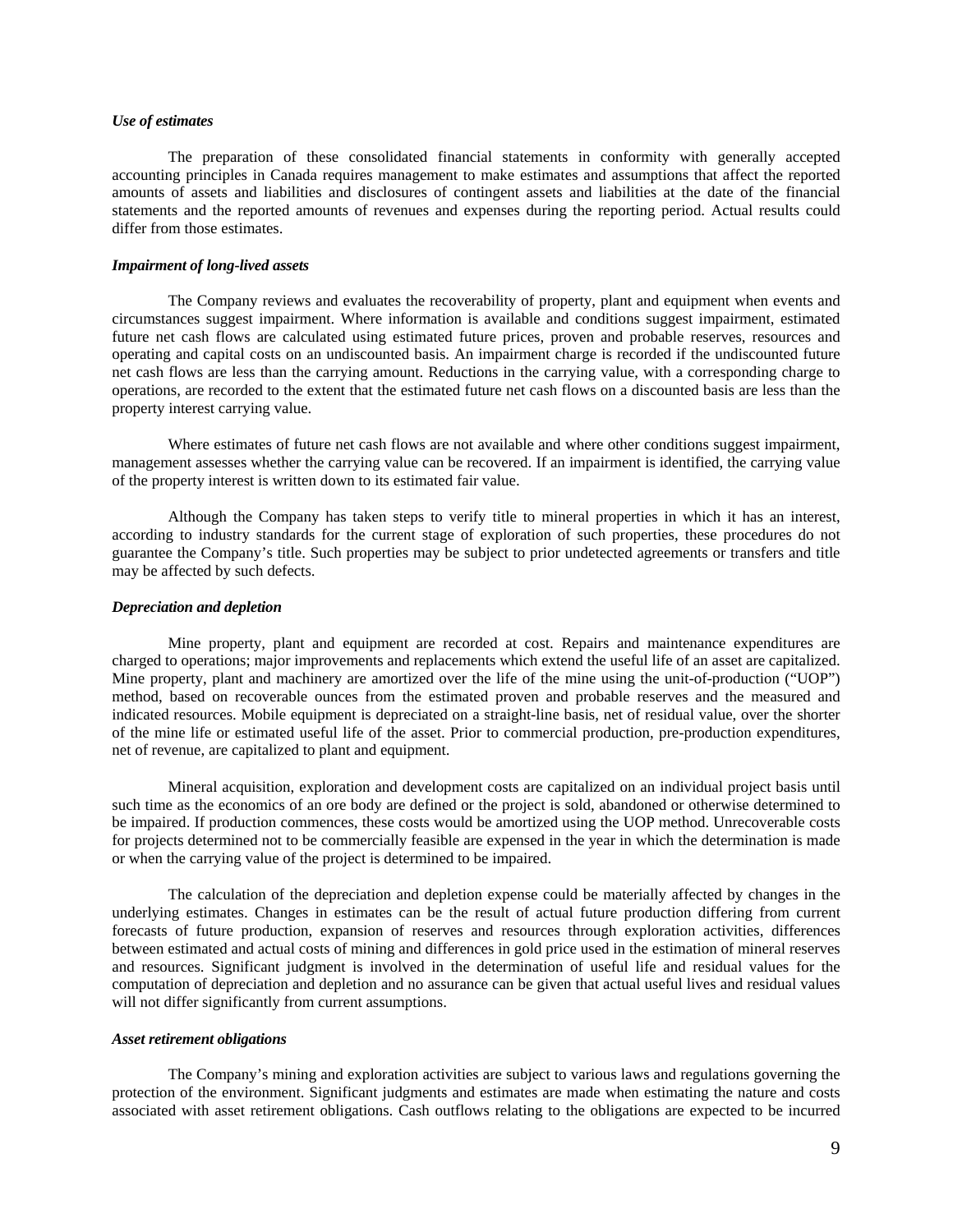over periods estimated to extend to 2019 and beyond. When considering the effect of the extended time period over which costs are expected to be incurred, combined with the estimated discount rate and inflation factors, the fair value of the asset retirement obligations could materially change from period to period due to changes in the underlying assumptions.

#### *Future income taxes*

The Company uses the liability method of accounting for future income taxes. Under this method of tax allocation, future income tax assets and liabilities are recognized for temporary differences between the tax and accounting bases of assets and liabilities as well as for the benefit of losses available to be carried forward to future years for tax purposes. Future income tax assets and liabilities are measured using enacted or substantively enacted tax rates expected to apply when the asset is realized or the liability is settled. The amount of future income tax assets recognized is limited to the amount that is more likely than not to be realized. The effect on future tax assets and liabilities of a change in tax rates is recognized in earnings in the period in which the change is substantively enacted.

#### *Stock-based compensation*

All stock option based awards made to directors, employees and consultants are recognized in these consolidated financial statements and measured using a fair value based method. Consideration received on the exercise of stock options is recorded as share capital. The related contributed surplus originally recognized when the options were earned, is transferred to share capital. The Company uses the Black-Scholes option pricing model to calculate the fair value of stock options. This model is subject to various assumptions. The assumptions the Company makes will likely change from time to time.

### **RECENT ACCOUNTING PRONOUNCEMENTS**

#### *Business Combinations (Section 1582), Consolidations (Section 1601) and Non-controlling Interests (Section 1602)*

These sections were issued in January 2009 and are harmonized with International Financial Reporting Standards. Section 1582 specifies a number of changes, including: an expanded definition of a business combination, a requirement to measure all business acquisition at fair value, a requirement to measure non-controlling interests at fair value, and a requirement to recognize acquisition-related costs as expenses. Section 1601 establishes the standards for preparing consolidated financial statements. Section 1602 specifies that non-controlling interests be treated as a separate component of equity, not as a liability or other item outside of equity. These new standards are effective for 2011.

# *International Financial Reporting Standards ("IFRS")*

In January 2006, the Canadian Accounting Standards Board ("AcSB") adopted a strategic plan, which includes the decision to move financial reporting for Canadian publicly accountable enterprises to a single set of globally accepted accounting standards, namely, International Financial Reporting Standards ("IFRS"), as issued by the International Accounting Standards Board ("IASB"). The AcSB confirmed in February 2008 plans to converge Canadian generally accepted accounting principles ("Canadian GAAP") with IFRS over a transition period with an effective implementation date effective for interim and annual periods commencing January 1, 2011.

At this time, the Company has not yet determined the impact of the transition on its consolidated financial condition. However, it is completing a review of its accounting policies and of Canadian GAAP relevant to its financial reporting requirements to determine the key differences and options with respect to acceptable accounting standards under IFRS. Following this initial diagnostic step, in 2010 the Company will proceed to make a determination of the impact of transition to IFRS on its financial statements and systems, if any. The implementation and transition phase to IFRS are currently planned for 2010 in order to meet the expected adoption date of January 1, 2011. Training of Company personnel started and will continue throughout 2010. Areas of potential differences identified to date include: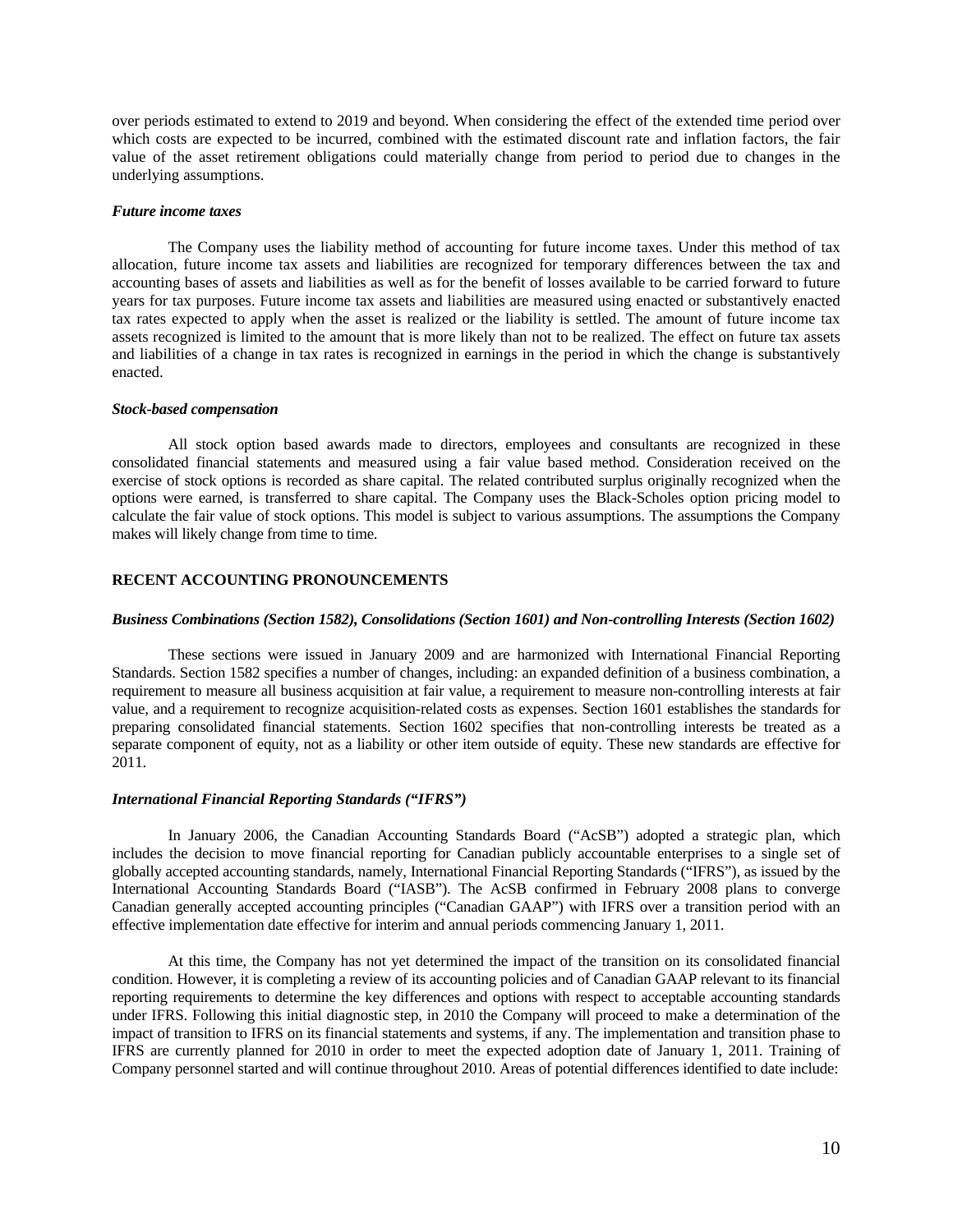#### *Asset retirement obligations*

The Company's future obligations to retire an asset including site closure, dismantling, remediation and ongoing treatment and monitoring are currently recorded as a liability at fair value at the time incurred. The fair value determination is based on estimated future cash flows, the current credit adjusted risk-free discount rate and an estimated inflation factor. The value of asset retirement obligations is evaluated on an annual basis or as new information becomes available on the expected amounts and timing of cash flows required to discharge the liability and accreted to full value over time through periodic charges to earnings. These changes in value are recorded in the period in which they are identified and when costs can be reasonably quantified, and are capitalized as part of the asset's carrying value and amortized over the asset's estimated useful life. Differences under IFRS include:

- IFRS defines site restoration and environmental provisions as legal or constructive obligations; Canadian GAAP limits the definition to legal obligations.
- IFRS requires provisions to be updated at each balance sheet date using a current pre-tax discount rate (which reflects current market assessment of the time value of money and the risk specific to the liability). Canadian GAAP requires the use of a current credit-adjusted, risk-free rate for upward adjustments, and the original credit-adjusted, risk-free rate for downward revisions.
- Accretion expense is recorded as a finance cost under IFRS rather than as an element of operating cost.

### *Property, plant and equipment*

The Company's property, plant and equipment are recorded at cost.

- IFRS 1 allows companies to elect fair value as the deemed cost of an individual asset at the date of transition.
- IFRS requires a componentization approach, separately identifying and measuring significant individual components of assets which have different useful lives. Significant components will be depreciated based on their individual useful lives.

### *Impairment (long-lived assets, intangibles and goodwill)*

In evaluating the Company's long-lived assets for recoverability, the undiscounted future cash flows of the individual mining operations are used to perform the test. An impairment charge is recorded if the undiscounted future net cash flows are less than the carrying amount. Reductions in the carrying value, with a corresponding charge to operations, are recorded to the extent that the estimated future net cash flows on a discounted basis are less than the property interest carrying value.

- IFRS requires the use of a one-step impairment test (impairment testing is performed using discounted cash flows) rather than the two-step test under Canadian GAAP (using undiscounted cash flow as a trigger to identify potential impairment loss).
- IFRS requires reversal of impairment losses (excluding goodwill) where previous adverse circumstances have changed; this is prohibited under Canadian GAAP.
- Impairment testing should be performed at the asset level for long-lived assets and intangible assets. Where the recoverable amount cannot be estimated for individual assets, it should be estimated as a part of a Cash Generating Unit.
- Impairment testing under IFRS is performed using two new valuation methods value in use and fair value less cost to sell.

### *Foreign currency translation*

- IFRS uses a functional currency concept (currency of the primary economic environment in which the entity operates) to determine the method of measuring foreign currency translation. Canadian GAAP uses the concept of integrated and self-sustaining foreign operations.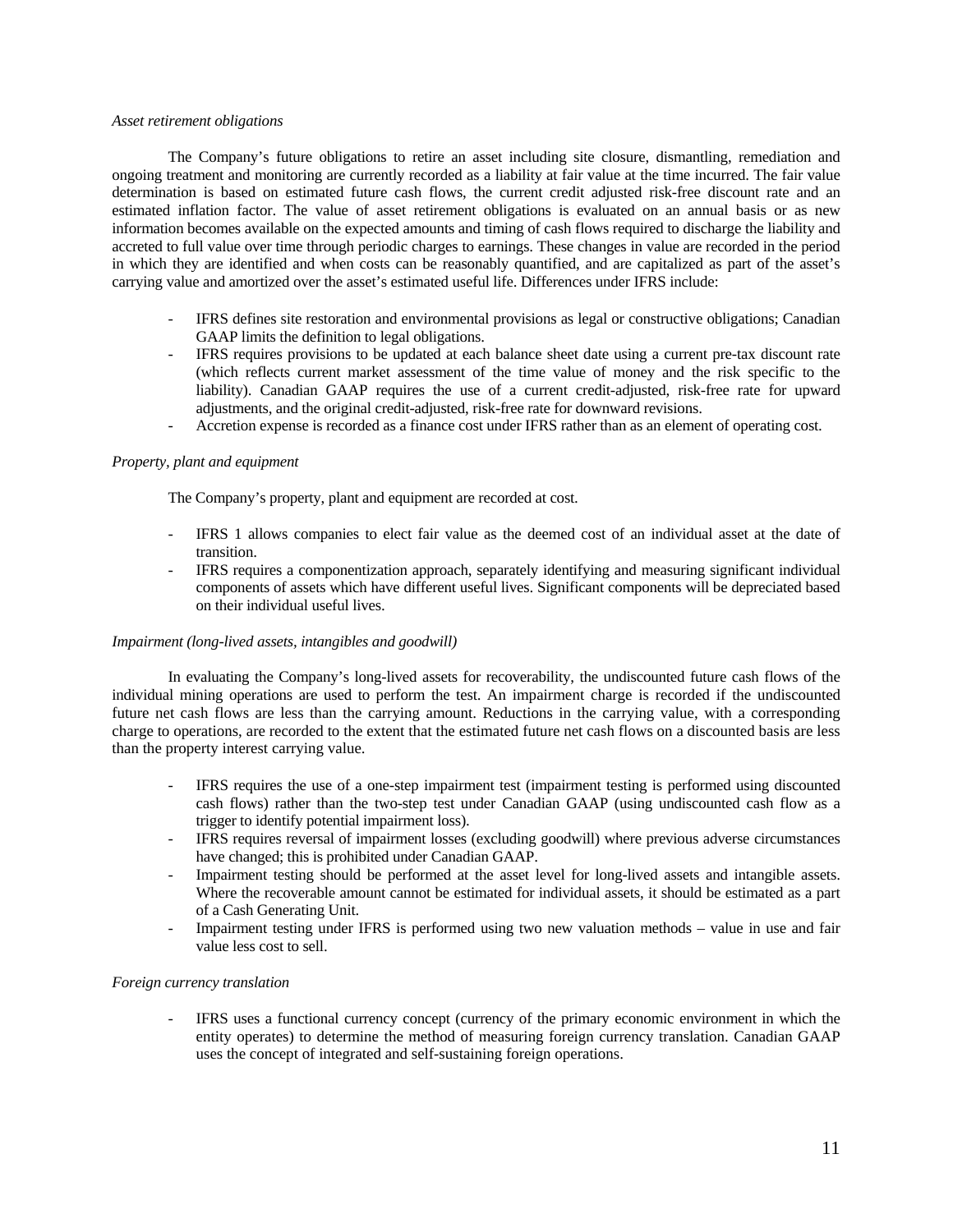### *Business combinations*

During 2009, the Corporation completed the acquisition of Central Sun. Acquisitions are accounted for using the purchase method whereby assets and liabilities acquired are recorded at their fair values as of the date of acquisition and any excess of the purchase price over such fair value is recorded as goodwill. Under IFRS:

- IFRS 1 provides the option to not apply the IFRS business combinations standard on a retrospective basis.
- A new business combinations standard IFRS 3(R) will be applicable prior to transition, and will significantly change accounting for acquisitions including the following:
	- Transaction costs will be expensed as incurred.
	- Assets and liabilities will be recorded at full fair value, rather than at the value of the consideration paid.
	- In step acquisitions, the assets and liabilities owned prior to the acquisition of majority interest are re-valued at the date of acquisition.

#### *Financial Instruments*

Financial and derivative instruments, including embedded derivatives, are recorded at fair values, with changes in those fair values recognized in net earnings/ loss.

IFRS has a different derivative definition as compared to existing Canadian GAAP. This difference may have a significant impact on the number of recognized embedded derivatives.

# **RISKS AND UNCERTAINTIES**

*The exploration and development of natural resources are highly speculative in nature and are subject to significant risks. The risk factors noted below do not necessarily comprise all those faced by the Company. The Company is faced with a number of other risk factors as described under "Risk Factors", disclosed in its Annual Information Form, available under the Company's profile on SEDAR at www.sedar.com. Additional risks and uncertainties not presently known to the Company or that the Company currently considers immaterial may also impair the business, operations and future prospects of the Company. If any of the following risks actually occur, the business of the Company may be harmed and its financial condition and results of operations may suffer significantly.* 

### *Exploration, Development and Operating Risks*

Mining operations generally involve a high degree of risk. The Company's operations are subject to all the hazards and risks normally encountered in the exploration, development and production of gold, including unusual and unexpected geologic formations, seismic activity, rock bursts, cave-ins, flooding, pit wall failure and other conditions involved in drilling and removal of material, any of which could result in damage to, or destruction of, mines and other producing facilities, damage to life or property, environmental damage and possible legal liability. Although adequate measures to minimize risk are being taken, milling operations are subject to hazards such as fire, equipment failure or failure of retaining dams around tailings disposal areas which may result in environmental pollution and consequent liability.

The exploration for and development of mineral deposits involves significant risks which even a combination of careful evaluation, experience and knowledge may not eliminate. While the discovery of an ore body may result in substantial rewards, few properties that are explored are ultimately developed into producing mines and no assurance can be given that minerals will be discovered in sufficient quantities or having sufficient grade to justify commercial operations or that funds required for development can be obtained on a timely basis. Major expenses may be required to locate and establish mineral reserves, to develop metallurgical processes and to construct mining and processing facilities at a particular site. It is impossible to ensure that the exploration or development programs planned by the Company will result in a profitable commercial mining program. The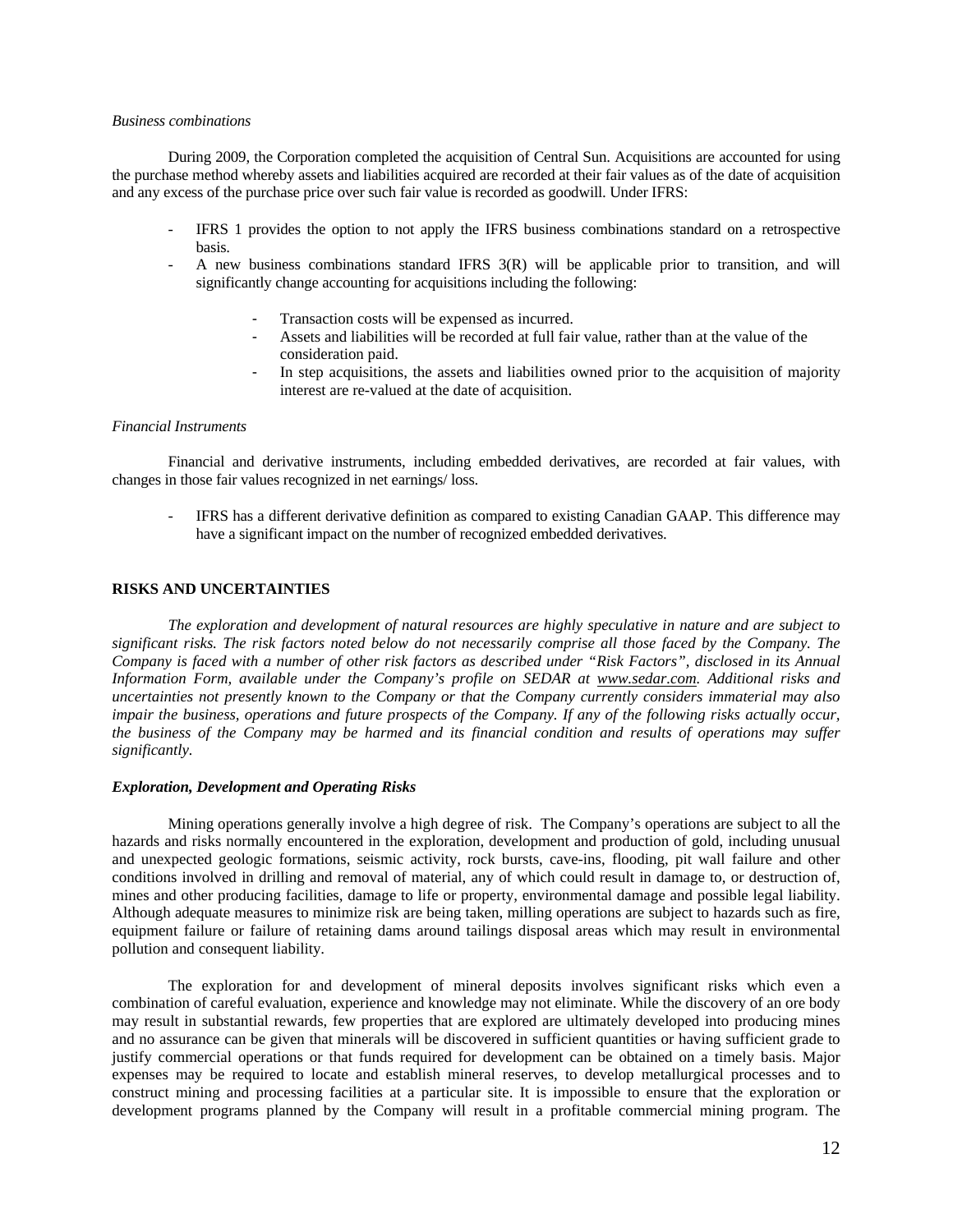economics of developing gold and other mineral properties are affected by many factors including the cost of operations, variations of the grade of ore mined, fluctuations in the price of gold or other minerals produced, costs of processing equipment and such other factors as government regulations, including regulations relating to royalties, allowable production, importing and exporting of minerals and environmental protection. The exact effect of these factors cannot be accurately predicted but the combination of these factors may result in the Company not receiving an adequate return on invested capital.

There is no certainty that the expenditures made by the Company towards the search and evaluation of mineral deposits will result in discoveries or development of commercial quantities of ore.

#### *Foreign Countries and Mining Risks*

The Company's production activities are currently conducted in Nicaragua and, as such, the Company's operations are exposed to various levels of political, economic and other risks and uncertainties. These risks and uncertainties vary from country to country and include, but are not limited to, terrorism, hostage taking, military repression, extreme fluctuations in currency exchange rates, high rates of inflation, labour unrest, the risks of war or civil unrest, expropriation and nationalization, uncertainty as to the outcome of any litigation in foreign jurisdictions, uncertainty as to enforcement of local laws, renegotiation or nullification of existing concessions, licences, permits and contracts, illegal mining, changes in taxation policies, restrictions on foreign exchange and repatriation, and changing political conditions, currency controls and governmental regulations that favour or require the awarding of contracts to local contractors or require foreign contractors to employ citizens of, or purchase supplies from, a particular jurisdiction.

The Company has interests in exploration properties that are located in developing countries, including Nicaragua, Russia and Colombia, and the mineral exploration and mining activities of the Company may be affected in varying degrees by political instability and government regulations relating to foreign investment and the mining industry. Changes, if any, in mining or investment policies or shifts in political attitude in Nicaragua, Russia or Colombia may adversely affect the Company's operations or profitability. Operations may be affected in varying degrees by government regulations with respect to, but not limited to, restrictions on production, price controls, export controls, currency remittance, income taxes, expropriation of property, foreign investment, maintenance of claims, environmental legislation, land use, land claims of local people, water use and mine safety.

Failure to comply with applicable laws, regulations, and permitting requirements may result in enforcement actions there under, including orders issued by regulatory or judicial authorities causing operations to cease or be curtailed, and may include corrective measures requiring capital expenditures, installation of additional equipment, or remedial actions. Parties engaged in mining operations may be required to compensate those suffering loss or damage by reason of the mining activities and may have civil or criminal fines or penalties imposed for violations of applicable laws or regulations. Amendments to current laws, regulations and permits governing operations and activities of mining companies, or more stringent implementation thereof, could have a material adverse impact on the Company and cause increases in capital expenditures or production costs or reduction in levels of production at producing properties or require abandonment or delays in development of new mining properties.

The occurrence of these various factors and uncertainties cannot be accurately predicted and could have an adverse effect on the Company's business, financial condition and results of operations.

# *Restriction on Foreign Investment and Capital Raising in Russia*

As of May 7, 2008, the Foreign Investment Law came into force, as well as amendments to several pieces of legislation including, in particular, amendments to the Law On the Subsoil (the "Amendments"). Pursuant to the Amendments, subsoil plots containing gold reserves of 50 tons or more are deemed plots of federal significance. Under the Foreign Investment Law, transactions relating to the acquisition of control by a foreign investor or group of foreign investors ("Foreign Investor") over strategic companies engaged in use of subsoil plots having federal significance are subject to prior approval by the federal body authorized to control foreign investment (the Company would be deemed a Foreign Investor). The Amendments state that the government may refuse to grant to a company controlled by a Foreign Investor the subsoil use rights for the purpose of final exploration and production of minerals from the plot. In such an instance, compensation in the form of a payment for expenses incurred by the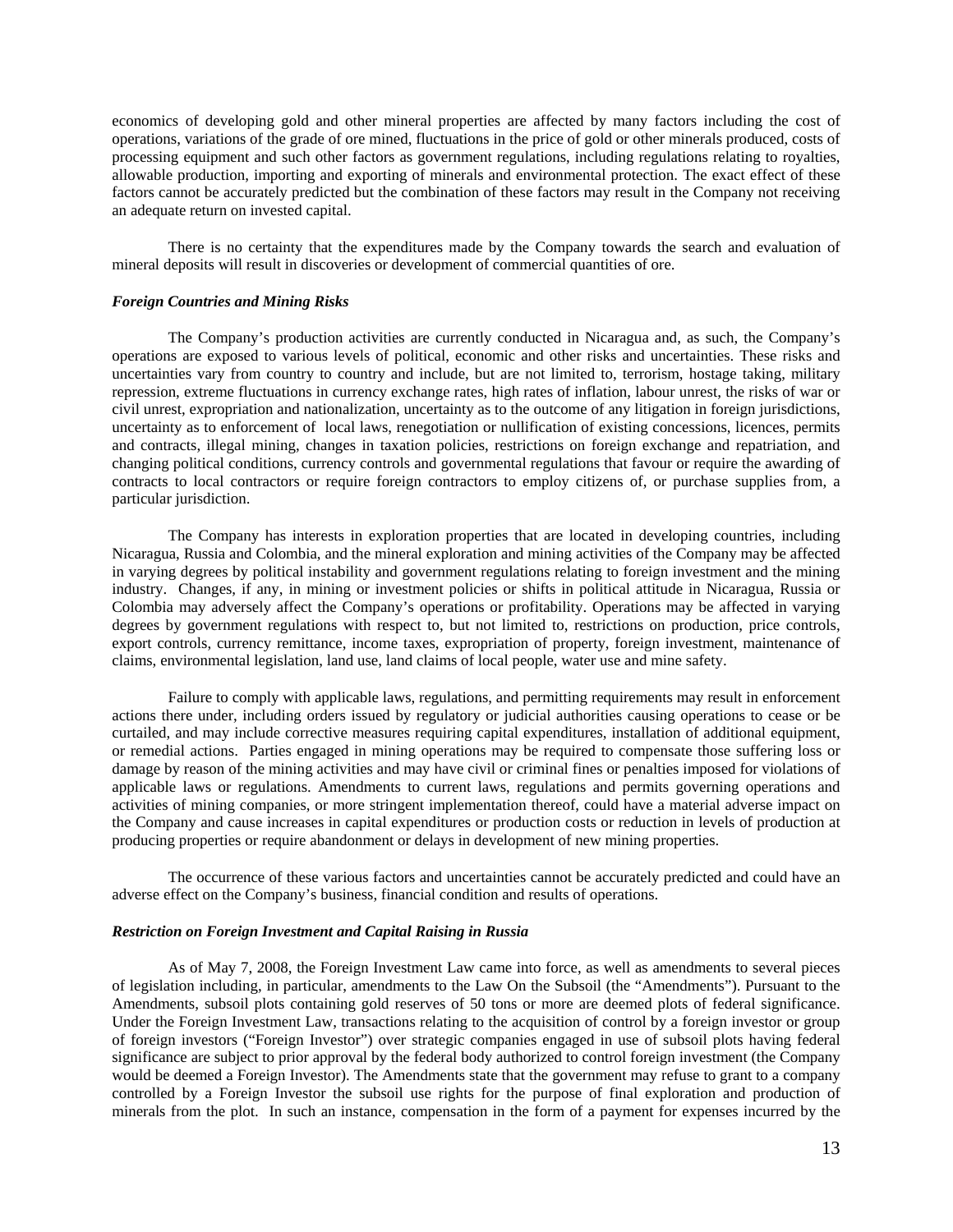relevant subsoil user in the course of exploration, as well as a premium to be determined but not necessarily corresponding to market value of the property in question will be paid. The legislation also restricts the raising of capital by certain Russian companies. Under the legislation, prior governmental approval is required for the acquisition by a Foreign Investor of 10% or more of the voting shares of a strategic company, which includes any Russian company engaged in subsoil use of plots containing gold reserves of 50 tons or more. In addition, governmental approval is required if a Foreign Investor is to acquire the right to elect more than 10% of the directors of a strategic company or enter into a management agreement with, or determine the decision of the management bodies of, the strategic company and similar arrangements resulting in control over a strategic company. These rules also apply to transactions and agreements entered into outside of Russia, if the transactions or agreements result in the establishment of control over strategic companies.

As the Foreign Investment Law and the Amendments have only recently become effective, it is not certain how the significant control and discretion provided to the Government of the Russian Federation in respect of subsoil use in Russia will be applied from time to time. The legislation could have a significant impact upon the Company's ability to further develop the East and West Kupol Licenses. There can be no assurance that the required governmental approvals required to develop the East and West Kupol Licenses will be granted on acceptable terms or at all and the new legislation provides that if the approval is not granted, the compensation payable would be limited to the expenses incurred in the course of exploration and certain additional premium, not necessarily corresponding to the market value of the relevant property.

#### *Property Interests*

The ability of the Company to carry out successful mineral exploration and development activities and mining operations will depend on a number of factors. No guarantee can be given that the Company will be in a position to comply with all conditions and obligations, or to require third parties to comply with their obligations with respect to such properties. Furthermore, while it is common practice that permits and licenses may be renewed, extended or transferred into other forms of licenses appropriate for ongoing operations, no guarantee can be given that a renewal, extension or a transfer will be granted to the Company or, if they are granted, that the Company will be in a position to comply with all conditions that are imposed. A number of the Company's interests are the subject of pending applications to register assignments, extend the term, increase the area or to convert licenses to concession contracts and there is no assurance that such applications will be approved as submitted.

The Company is satisfied, based on due diligence conducted by the Company, that its interests in the properties are valid and exist. There can be no assurances, however, that the interests in the Company's properties are free from defects or that the material contracts between the Company and the entities owned or controlled by foreign government will not be unilaterally altered or revoked. There is no assurance that such rights and title interests will not be revoked or significantly altered to the detriment of the Company. There can be no assurances that the Company's rights and title interests will not be challenged or impugned by third parties. The Company's interests in properties may be subject to prior unregistered agreements or transfers and title may be affected by undetected defects or governmental actions.

Certain of the Company's property interests are also the subject of joint ventures that give the Company the right to earn an interest in the properties. To maintain a right to earn an interest in the properties, the Company may be required to make certain expenditures in respect of the property maintenance by paying government claim and other fees. If the Company fails to make the expenditures or fails to maintain the properties in good standing, the Company may lose its right to such properties and forfeit any funds expended to such time.

### *Commodity Prices*

The profitability of the Company's operations will be dependent upon the market price of mineral commodities. Mineral prices fluctuate widely and are affected by numerous factors beyond the control of the Company. The level of interest rates, the rate of inflation, world supply of mineral commodities, consumption patterns, sales of gold by central banks, forward sales by producers, production, industrial and jewellery demand, speculative activities and stability of exchange rates can all cause significant fluctuations in prices. Such external economic factors are in turn influenced by changes in international investment patterns, monetary systems and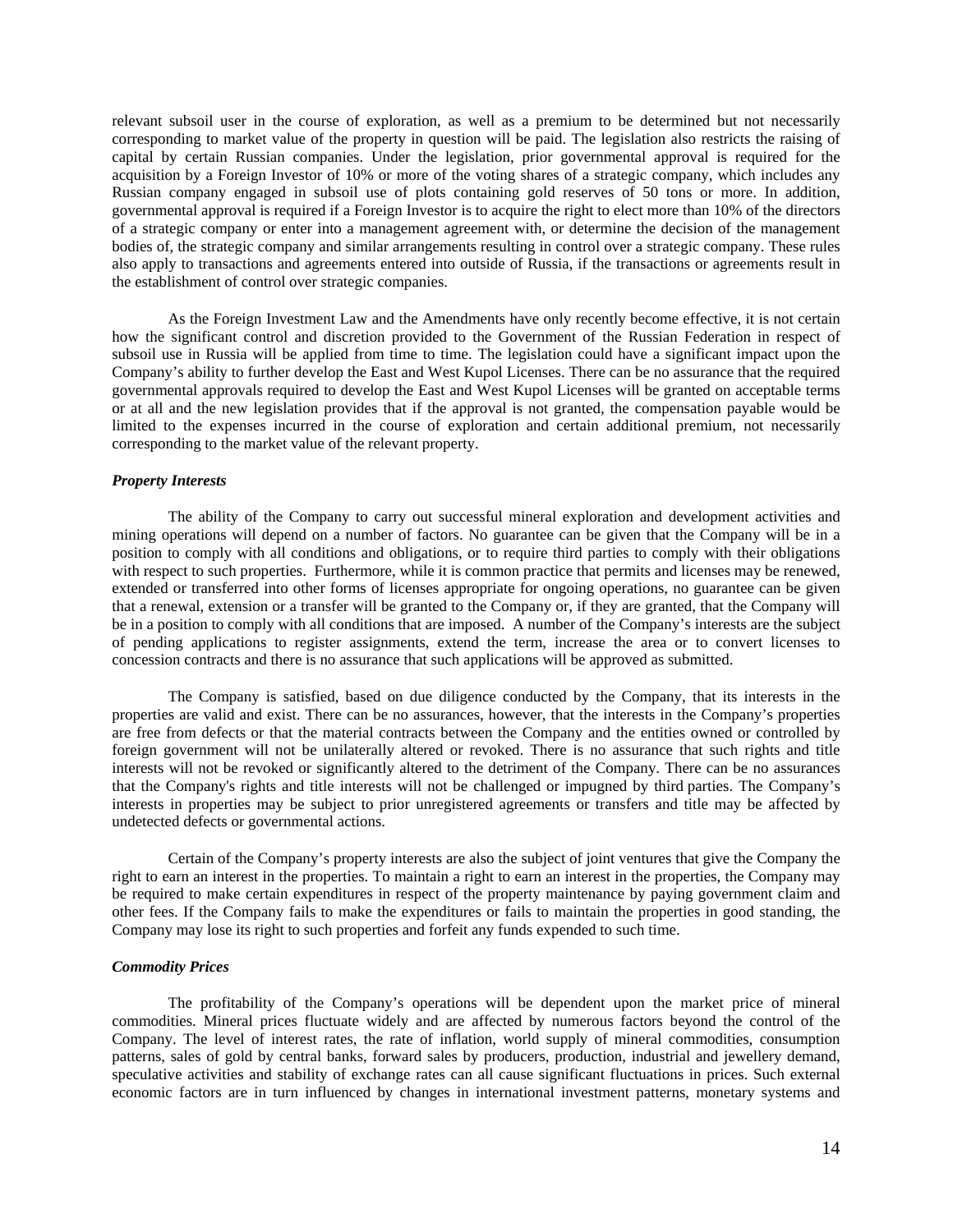political developments. The prices of mineral commodities have fluctuated widely in recent years. Current and future price declines could cause commercial production to be impracticable.

The Company's revenues and earnings also could be affected by the prices of other commodities such as fuel and other consumable items, although to a lesser extent than by the price of gold. The prices of these commodities are affected by numerous factors beyond the Company's control.

# *Currency Risks*

The Company's operations in foreign countries are subject to currency fluctuations and such fluctuations may materially affect the Company's financial position and results. The Company reports its financial results in United States dollars and incurs expenses in United States dollars, Canadian dollars, Nicaraguan córdobas, Colombian pesos and Russian rubles. As the exchange rates between the Nicaraguan córdoba, Colombian peso, Russian ruble and Canadian dollar fluctuate against the United States dollar, the Company will experience foreign exchange gains and losses.

In Russia, currency transactions between residents and non-residents can generally be carried out without any restrictions except that parties must buy and sell foreign currency only in specially licensed banks. However, in circumstances of political and/or economic instability, foreign currency transactions may be volatile.

The Russian ruble is not convertible outside Russia and is not traded internationally. Although a market exists within Russia for the conversion of the Russian ruble into other currencies, that market is limited in size and is subject to certain restrictions.

### *Environmental Compliance*

The Company's operations are subject to local laws and regulations regarding environmental matters, the abstraction of water, and the discharge of mining wastes and materials. Any changes in these laws could affect the Company's operations and economics. Environmental laws and regulations change frequently, and the implementation of new, or the modification of existing, laws or regulations could harm the Company. The Company cannot predict how agencies or courts in foreign countries will interpret existing laws and regulations or the effect that these adoptions and interpretations may have on the Company's business or financial condition.

The Company may be required to make significant expenditures to comply with governmental laws and regulations. Any significant mining operations will have some environmental impact, including land and habitat impact, arising from the use of land for mining and related activities, and certain impact on water resources near the project sites, resulting from water use, rock disposal and drainage run-off. No assurances can be given that such environmental issues will not have a material adverse effect on the Company's operations in the future. While the Company believes it does not currently have any material environmental obligations, exploration activities may give rise in the future to significant liabilities on the Company's part to the government and third parties and may require the Company to incur substantial costs of remediation. Additionally, the Company does not maintain insurance against environmental risks. As a result, any claims against the Company may result in liabilities the Company will not be able to afford, resulting in the failure of the Company's business. Failure to comply with applicable laws, regulations, and permitting requirements may result in enforcement actions there under, including orders issued by regulatory or judicial authorities causing operations to cease or be curtailed, and may include corrective measures requiring capital expenditures, installation of additional equipment, or remedial actions. Parties engaged in exploration operations may be required to compensate those suffering loss or damage by reason of the exploration activities and may have civil or criminal fines or penalties imposed for violations of applicable laws or regulations and, in particular, environmental laws.

Amendments to current laws, regulations and permits governing operations and activities of exploration companies, or more stringent implementation thereof, could have a material adverse impact on the Company and cause increases in expenditures and costs or require abandonment or delays in developing new mining properties.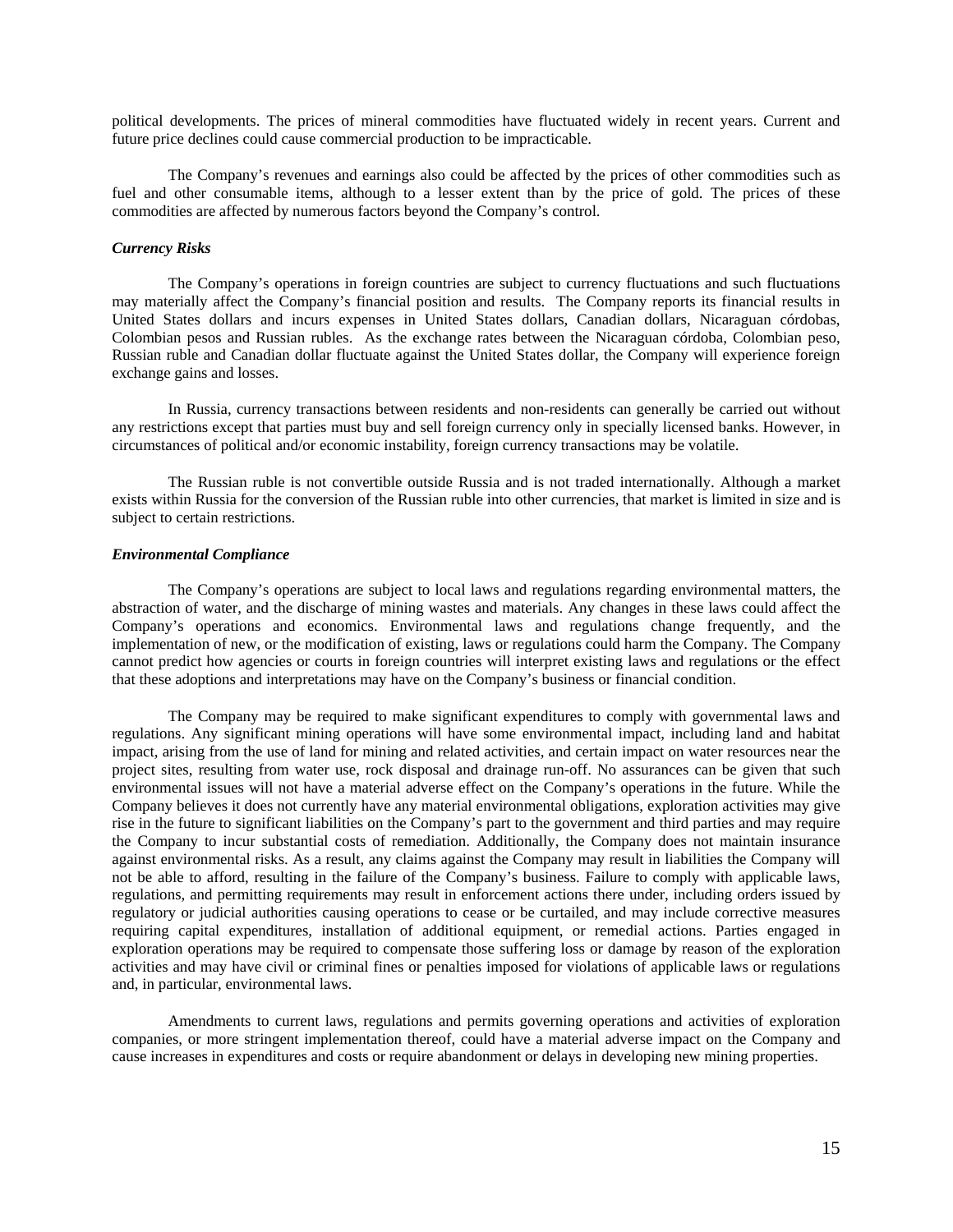# **INTERNAL CONTROLS**

Disclosure controls and procedures are designed to provide reasonable assurance that all relevant information is gathered and reported to management, including the CEO and CFO, on a timely basis so that appropriate decisions can be made regarding public disclosure. Management, with the participation of the certifying officers, has evaluated the effectiveness of the design and operation, as of March 31, 2010, of the Company's disclosure controls and procedures (as defined by the Canadian Securities Administrators). Based on that evaluation, the certifying officers have concluded that such disclosure controls and procedures are effective and designed to ensure that material information relating to the Company and its subsidiaries is made known to them by others within those entities.

Internal controls over financial reporting are designed to provide reasonable assurance regarding the reliability of financial reporting and compliance with Canadian generally accepted accounting principles in the financial statements. Management has evaluated the design of internal controls over financial reporting and has concluded that such internal controls over financial reporting are designed to provide reasonable assurance regarding the reliability of financial reporting and the preparation of financial statements for external purposes in accordance with generally accepted accounting principles in Canada. In addition, there have been no changes in the Company's internal control over financial reporting during the period ended March 31, 2010 that have materially affected, or are reasonably likely to materially affect, its internal control over financial reporting.

### **NON-GAAP MEASURES**

Cash cost per ounce data are intended to provide additional information and should not be considered in isolation or as a substitute for measures of performance prepared in accordance with GAAP.

|                                                                                                                       | <b>Q1</b>              |
|-----------------------------------------------------------------------------------------------------------------------|------------------------|
|                                                                                                                       | <u>2010</u>            |
|                                                                                                                       | \$<br>(000's)          |
| Operating costs per consolidated financial statements<br>Royalties and production taxes<br>Inventory sales adjustment | 12,802<br>965<br>(251) |
| Total cash costs                                                                                                      | 13,516                 |
| Gold production (in ounces)                                                                                           | 16,265                 |
| Total cash costs per ounce of gold production (\$/ ounce)                                                             | 831                    |

Total cash costs per ounce is derived from amounts included in the Consolidated Statement of Operations and include mine site operating costs such as mining, processing, smelting, refining, transportation costs, royalties and production taxes, less silver by-product credits.

### **OUTLOOK**

The Company's operational objectives for the second quarter and remainder of 2010 are to continue to advance gold production at the La Libertad Mine which went into commercial production on February 1, 2010. Once commissioning of the second ball mill is completed daily throughput will increase to 5,500 t/d from 3,500 t/d. The La Libertad Mine is budgeted to produce between 80,000 to 90,000 ounces of gold in 2010 at a cash operating cash cost of approximately \$500 per ounce.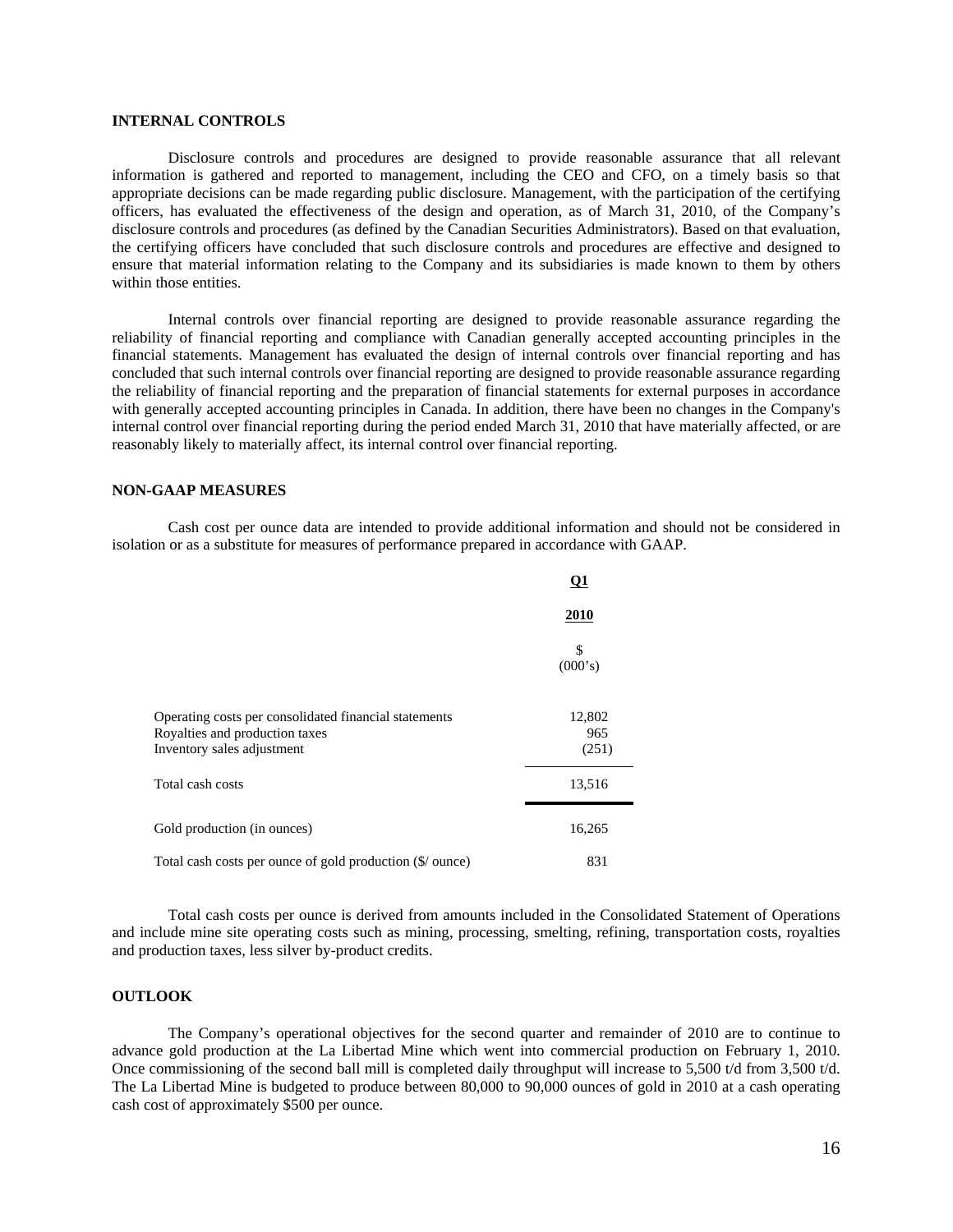Gold production has continued to improve at the Limon Mine in the first quarter of 2010 after a poor year of production in 2009 caused by a number of illegal union strikes. Budgeted gold production at the Limon Mine for 2010 is 40,000 ounces at an operating cash cost of approximately \$625 per ounce.

Discussions with AngloGold regarding the Gramalote property in Colombia are advancing and an agreement should be reached in the second quarter of 2010. The Company's expectations are to advance Gramalote by completing a Feasibility Study over the next 18 months.

# La Libertad exploration

Recent results from trenching and drilling on the Jabali zone on the La Libertad property have returned good gold grades over significant widths. The Jabali vein system is located at the east end of the 20 kilometre long belt of gold bearing veins on the La Libertad property. Jabali is an east-west trending, low sulphidation, epithermal quartz vein system which was mined for its high grade ore from 1862 to 1956 and has been traced over a distance of 6.2 kilometres. There are two programs currently underway at Jabali; trenching and drilling for new open pit and/or underground resources at the Antenna and Central zones, as well as trench evaluation of the colluvium, generated from previous open pit and underground exploitation.

The Company believes the Jabali area has excellent potential. Most of the near surface high grade vein material exposed in the trenching has been partially mined historically, but remains open to depth. In addition the trenching indicates that the lower grade veins and stockwork zones were never mined. 18 trenches testing the Jabali quartz vein stockwork system at surface have been completed over three areas covering 3 kilometres of the strike of the 6.2 kilometre long system. Assay results include Jabali Antenna trench JBTR09-04, which intersected 24.35 metres grading 2.39 g/t gold in mixed quartz vein and stockwork surrounding historical mining backfill, Jabali Central trench JBTR09-13, which intersected 22.8 metres grading 5.17  $g/t$  gold in a quartz vein breccia and JBTR09-11, which intersected 46.35 metres grading 3.04 g/t gold in mixed historical mine dump colluvium (derived from local historic mining) and quartz veining. Additional trenching to test the remainder of the strike length is ongoing.

Subsequent drilling of both the Central and Antenna zones, which is currently ongoing, has returned 32.74 metres grading 8.74 g/t gold in hole JB10-005, including 6.09 metres grading 41.20 g/t. More assays are pending.

In addition to the Jabali vein system, two other veins located seven kilometres northeast of the Libertad Mine were tested by trenching. The east-west trending El Carmen and Escandalo veins have been traced for 1,200 metres and 500 metres respectively and are open along strike. Both veins have been mined to shallow depths on a small scale. Of particular note is the El Carmen trench CATR09-02, which intersected 20.1 metres grading 5.59 g/t gold in quartz vein, breccias and stockwork and the Escandalo trenching, which indicates strong potential for open pit targets, similar in grade and thickness to the present Mojon pit. An initial drill hole has been completed on both targets and results are pending.

The Company has also received positive drill results from the initial diamond drilling in and adjacent to the Mojon and Crimea deposits. The total exploration and drilling budget for the La Libertad Property is \$3.1 million for 2010 with a total of 12,000 metres of diamond drilling planned. Drilling commenced on February 19 and is ongoing with 28 holes totaling 4,700 metres completed to date with two drill rigs on site. This program is focused on evaluating the possibility of expanding the open pits below the current reserves at the Crimea, Mojon and Santa Maria deposits as well as the exploration drilling at Jabali and other epithermal vein targets such as San Juan, El Carmen, Escandalo and Los Angeles.

# Limon exploration

The Company encountered high grade gold intercepts, with significant widths in several new drill holes. The exploration and drilling budget for the Limon Property of \$3.8 million for 2010 with a total of 14,800 metres of diamond drilling is planned. A surface exploration program comprised of geophysics and soil geochemistry is currently underway with a trenching program set to start once permits are received. Diamond drilling in the Santa Pancha area of the El Limon concession started on April 1, 2010, and to May 1, 2010 266 metres has been completed in ten holes. Two drills are currently operating.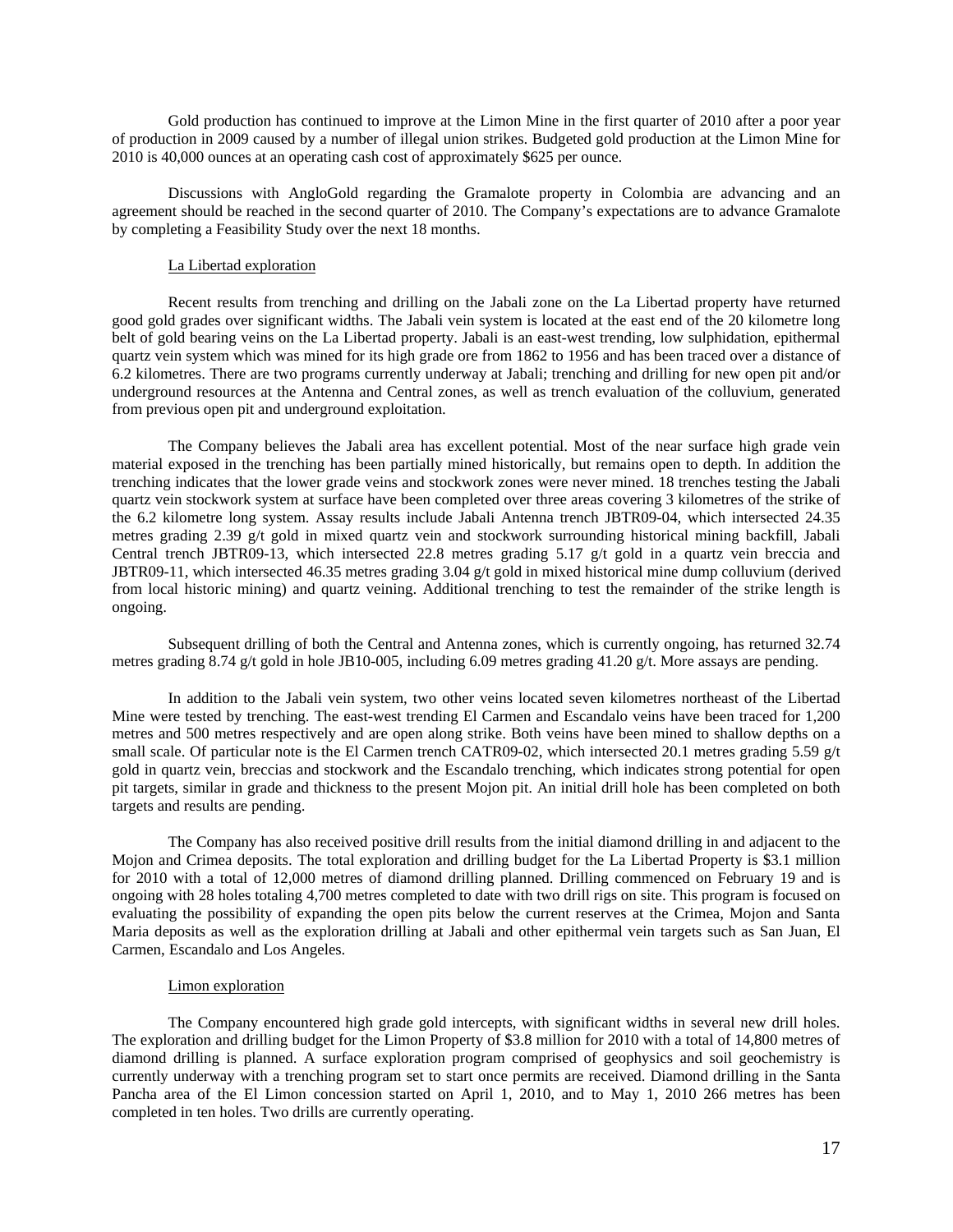Full results have been received for the mine resource definition drill program conducted in 2009 and early 2010 on the Santa Pancha vein system. Initial drilling in the Santa Pancha "Deep" area is highlighted by hole LIM-10-3476 which returned 20.8 metres (true width 15.73 metres) grading 9.45 g/t gold, including 5.8 metres grading 15.26 g/t gold and 5.5 metres grading 14.92 g/t gold. Infill drilling is currently being conducted in this area to confirm and upgrade the December 2009 inferred resource of 167,000 ounces of gold (1.1 million tonnes at 4.7 g/t gold at 2.3 g/t gold cut off).

# Radius Joint Venture

Work crews continue to define the extent of the gold anomaly at the main Trebol epithermal gold prospect in northeast Nicaragua (see Radius press release dated March 23rd, 2010), using detailed surface sampling and trenching. Results are pending. In addition soil sampling has confirmed another anomaly 5 kilometres to the southwest, also along trend, in which float boulders have returned similar grades up to 4  $g/t$  gold. Both of these new areas will be developed in the coming months with trenching and more sampling.

At the El Pavon project, closely spaced trenching has been completed over the Ahumada Vein at Pavon Sur. Channel and saw-cut sampling are being utilized to determine open pit potential on the oxidized surface enriched zone at both the Pavon Sur and Norte targets. Trenching at Pavon Norte is currently underway.

### Kupol East and West Licenses

A spring drill program comprising 5 holes totaling 2,788 metres has been completed on additional targets in the Moroshka basin looking for veins other than those discovered to date. Results are pending. Drilling at the main Moroshka vein system will commence later in the year.

The Company has spent considerable effort reviewing potential acquisitions of exploration, development or producing gold properties and will continue to do so with the objective of building B2Gold into an intermediate gold producer.

# **OUTSTANDING SHARE DATA**

At May 12, 2010 there were 310,237,338 common shares outstanding. In addition, there were approximately 21.2 million stock options outstanding with exercise prices ranging between Cdn.\$0.80 to Cdn.\$3.72 per share and approximately 50 million share purchase warrants with exercise prices ranging between Cdn.\$0.88 to Cdn.\$4.25 per share. More information on these instruments is disclosed in Notes 13 and 19 of the Company's December 31, 2009 audited consolidated financial statements.

# **CAUTION ON FORWARD-LOOKING INFORMATION**

This Management's Discussion and Analysis contains forward-looking statements within the meaning of applicable securities laws, which reflect management's expectations regarding the Company's future growth, results of operations (including, without limitation, future production and capital expenditures), performance (both operational and financial) and business prospects (including the timing and development of new deposits and the success of exploration activities) and opportunities. Wherever possible, words such as "plans", "expects" or "does not expect", "budget", "scheduled", "estimates", "forecasts", "anticipate" or "does not anticipate", "believe", "intend" and similar expressions or statements that certain actions, events or results "may", "could", "would", "might" or "will" be taken, occur or be achieved, have been used to identify these forward-looking statements. Although the forward-looking statements contained in this Management's Discussion and Analysis reflect management's current beliefs based upon information currently available to management and based upon what management believes to be reasonable assumptions, the Company cannot be certain that actual results will be consistent with these forward-looking statements. A number of factors could cause actual results, performance, or achievements to differ materially from the results expressed or implied in the forward-looking statements including those listed in the "Risk Factors" section of this management's discussion and analysis. These factors should be considered carefully and prospective investors should not place undue reliance on the forward-looking statements. Forward-looking statements necessarily involve significant known and unknown risks, assumptions and